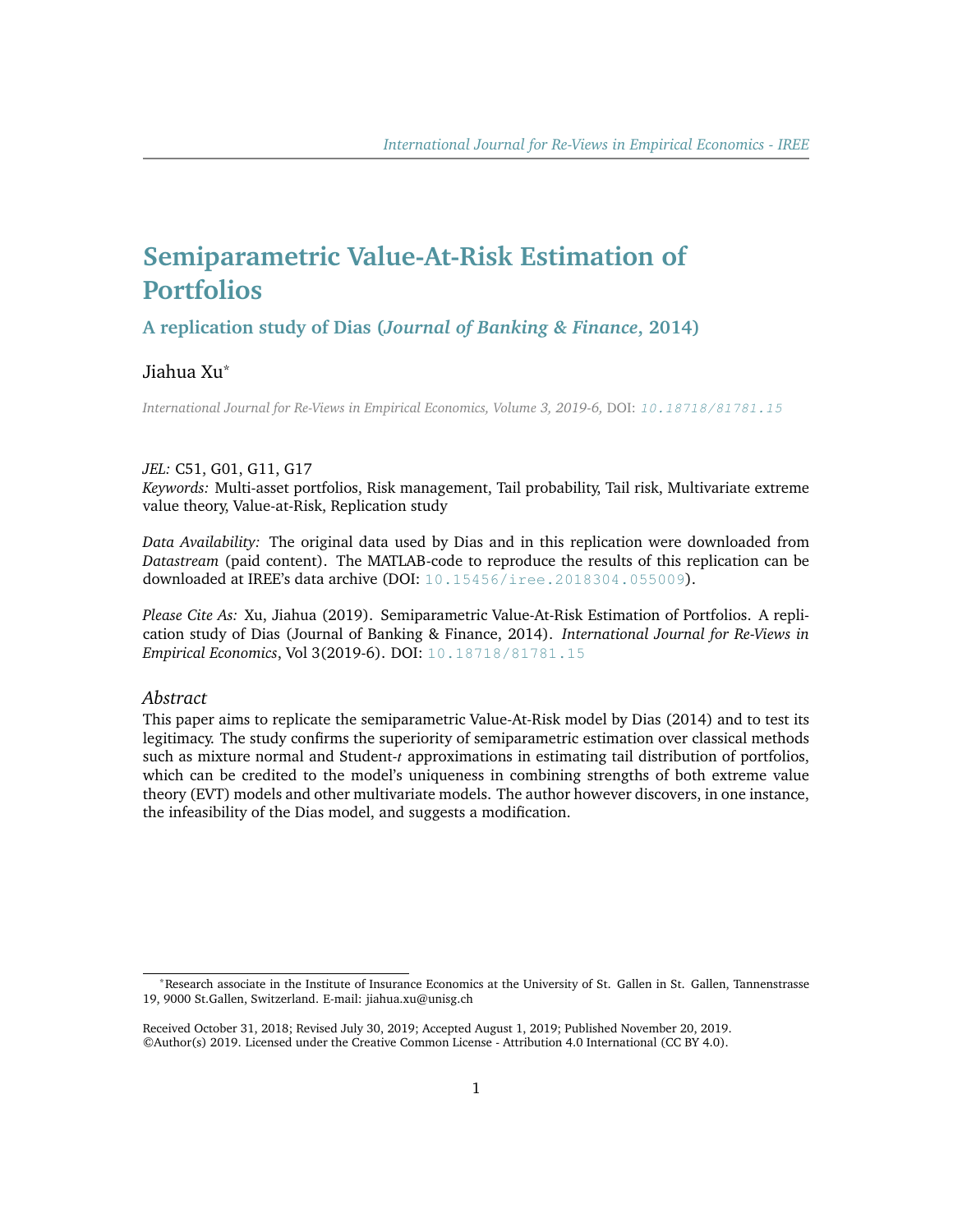#### *1 Introduction*

Diversification is a common strategy in risk management to reduce non-systematic risk by investing in a variety of, as opposed to single, assets (Sullivan 2003). This variety of assets as a whole is often called an investment portfolio. However, when carelessly selected, the assets in a portfolio can have considerable correlations with each other, which can impair the very purpose of diversification. Through the deepening of integration and interactions between industries, the financial performance of one company is increasingly dependent on the others. Global financial recessions have attested to the interconnection of business on an international scale. To avoid the occurrence of extreme losses, which are most likely caused by the synergy of correlated assets in their "down" times, correlations between companies are to be minimized.

Investors' goal is to maximize the return on their investments. Yet, stock prices are more frequently observed to crash than to jump, and the crashes are often too destructive to be compensated by jumps. Intuitively it implies that stock returns follow a heavy tailed distribution. To approximate distributions with heavy tails, Student-*t* and mixture normal (Newcomb, 1980) estimations are historically used as two classical univariate models. When we only concentrate on extreme losses, extreme value theory (EVT) models can be more appropriate as they are suited to fit only the tail part of a distribution. While such models are all reasonably suitable for individual assets, when estimating portfolio losses, they however treat a portfolio as a synthetic single asset, through which important information on assets' correlations are lost.

Motivated to improve distribution estimation for extreme losses of portfolios, Dias (2014) provides a multivariate semiparametric estimation of portfolio tail risk. The estimation of model parameters relies on empirical time series data of each component asset of the portfolio. As such, compared to the traditional EVT model, the model by Dias (2014) is more comprehensive and reliable in that it captures information on individual assets in a portfolio.

This paper aims to replicate the model by Dias (2014) and to test its legitimacy and executability. To do this, we apply the model to the sample collected in strict accordance with the description in Dias (2014). Through implementation of the model, we discover a potential deficiency in a calculation step that might skew the results. We then propose a simple algebraic transformation to eliminate the computational problem without altering the central idea of the model.

As Dias (2014) delivers an extensive theoretical background of the model, this paper can be seen as an extension of her paper as it examines the feasibility of the model, proposes new ideas on its execution and compares results using the same dataset.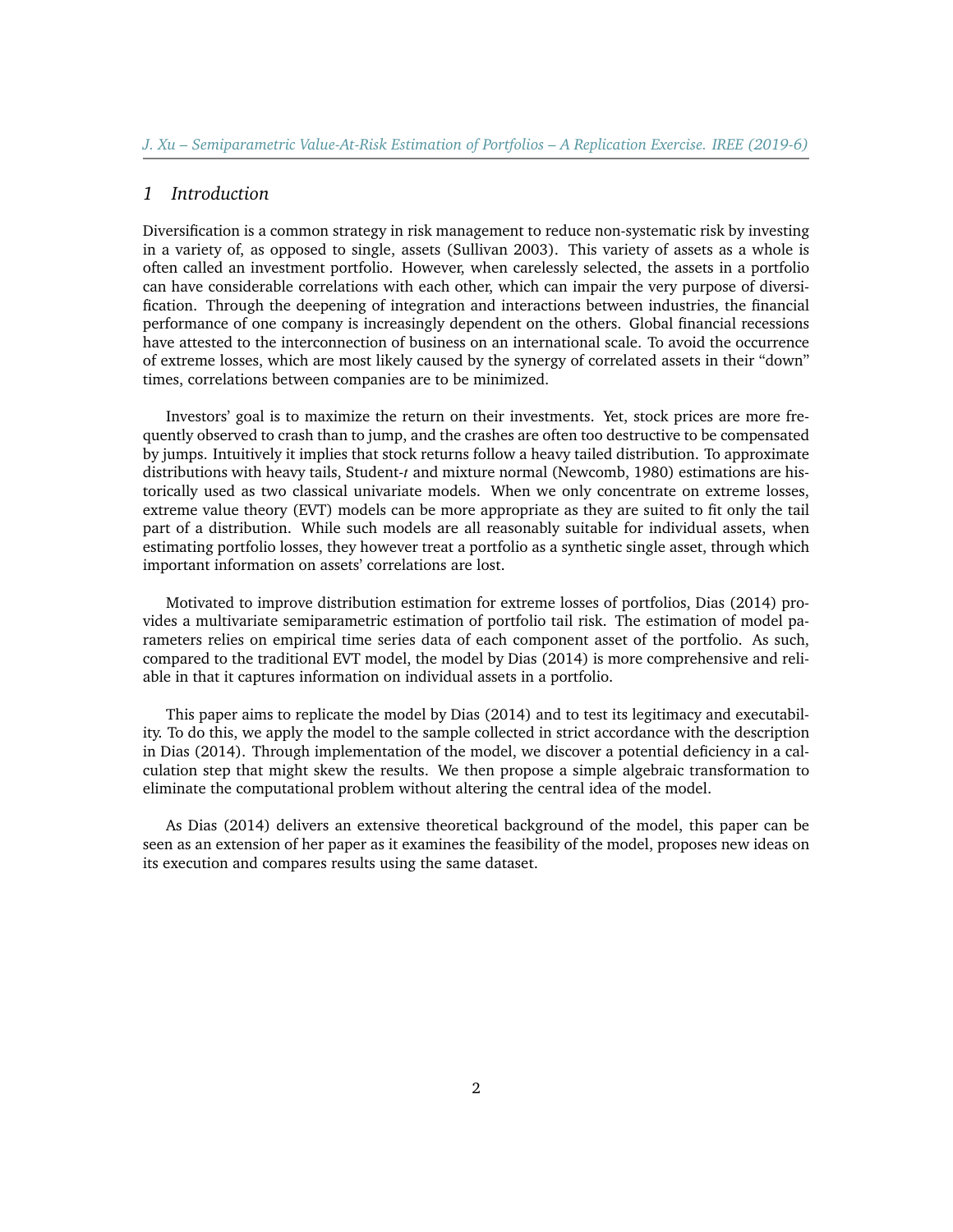## *2 Research design and methodology*

#### *2.1 Semiparametric approximation of extreme losses*

The methodology of multivariate semiparametric approximation is based on extreme value theory (de Haan, 1977). A univariate extreme value distribution can take on different forms. When the distribution is heavy tailed, its cumulative distribution function takes the form of:

$$
G(x) = \exp\left[-\left(1 + \gamma \frac{x - b}{a}\right)^{-\frac{1}{\gamma}}\right], 1 + \gamma \frac{x - b}{a} > 0.
$$

We name  $\gamma$ , *a*, *b* the shape, location and scale parameters. The model is improved by multivariate semiparametric approximation in that it retains the dimensionality of a portfolio, which consequently demands the separate estimation of  $\gamma$ , *a*, *b* for each asset therein. If we define function *I* as:

$$
I_X(x) = \begin{cases} 0, & x < X \\ 1, & x \ge X \end{cases} \tag{1}
$$

we can write down the estimated survival function of extreme losses using the semiparametric method as:

$$
\widehat{S(l)} := \frac{\sum_{t=1}^{n} I_l(\tilde{L}_t)}{nc(l)}\tag{2}
$$

where

$$
\tilde{L}_t = \overline{\hat{a} \frac{\left[c(l)\hat{\gamma} \left(1 + \hat{\gamma} \frac{L_t - \hat{b}}{\hat{a}}\right) - 1\right]}{\hat{\gamma}} + \hat{b}}
$$

when the portfolio is average weighed,  $L_t = \{L_{it}\}\$ , the vector of losses of firms included in the portfolio at time *t*,  $\hat{\gamma} = {\hat{\gamma}_i}$  and likewise  $\hat{a} = {\hat{a}_i}$ ,  $\hat{b} = {\hat{b}_i}$ .<br>It is now apparent that  $\overline{S(i)}$  necessitates information for ine

It is now apparent that  $\widehat{S(\ell)}$  necessitates information for individual assets. As a matter of fact,  $\widehat{S(\ell)}$ can be seen as a derivation of the empirical survival function:

$$
S(l) = P(L > l) = \frac{\sum_{t=1}^{n} I_l(L_t)}{n}
$$
, where  $L = \{L_t\}$  is the time series of synthesized portfolio losses.

Extreme losses are by their very nature rather occasional, and their distribution is rather difficult to model statistically. The "trick" to overcoming this obstacle using semiparametric approximation is to first scale up the losses such that more observations would be considered in the model, and then to scale down the probability that an observation exceeds the adjusted threshold value. That is why we use  $\tilde{L}_t$  to estimate the distribution, which can be seen as the adjusted loss value scaled up from the original loss value  $L_t$ .  $c(l)$  is the so-called scaling constant which varies dependent on *l*. Although this approach slightly deviates from the methodology in Dias (2014), the fundamental ideas are in accord with each other. The remainder of this section explains how the relevant parameters are estimated and presents the estimated results using our sample data. In Section 3, we highlight why an adaptation of the original method in Dias (2014) is necessary.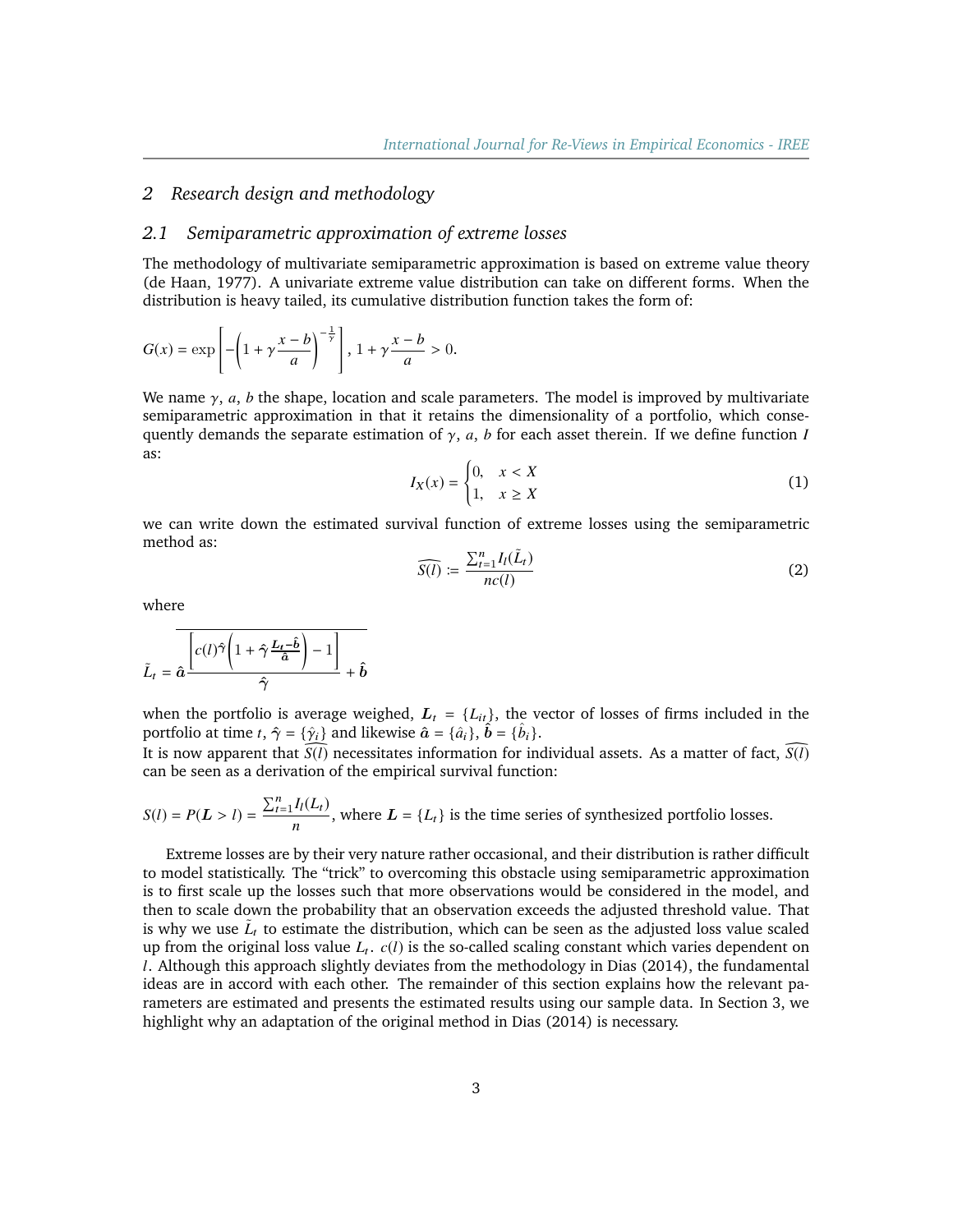#### *2.2 Sample description*

To have comparable results, we collected data of 100 firms from Datastream as described in Dias (2014). As portfolio returns are studied here, these 100 firms will later be considered as an equally weighted 100-asset portfolio. Selected firms from those 100 were also used to form a 10-asset portfolio and a 50-asset portfolio. In order to control for variation in capital sizes, firms chosen are evenly distributed in terms of market capitalization. In total, 34 firms are from the then S&P LargeCap 500 list, 33 firms S&P MidCap 400 and 33 firms S&P SmallCap 600. In the 10-asset portfolio, the allocation is 4, 3, 3 and in the 50-asset portfolio 17, 17, 16. The Appendix lists all the firms whose price history is used in Dias (2014) and by design also in this paper. From Datastream, daily price data with Datatype "Price (Adjusted-Default)" covering the period from December 31, 1999 to January 1, 2014 were extracted. For each firm 3,654 adjusted price values were available. No filtering of price values was conducted.

#### *2.3 Parameter estimation*

If not otherwise specified in this paper, an asset (a firm) or a portfolio of assets is denoted by subscript *i*, and a specific day *t*. When  $i = 1, 2, \ldots, 100$ , a specific firm is referred to; when  $i = 10, 50, 100$ (**bold**), a portfolio of 10-asset, 50-asset or 100-asset is referred to. The daily log return  $R_{i,t}$  of firm *i* on day *t* is calculated as:<sup>[1](#page-3-0)</sup>

 $R_{i,t} = 100\ln(p_{i,t}/p_{i,t-1}), i = 1, 2, \ldots, 100, t = 1, 2, \ldots, 3653,$ 

where  $p_{i,t}$  is the price of firm *i* on day *t* which can be obtained directly from Datastream without any  $f_{\text{tr}}$  that is the spithmetic average of its component further manipulation. The daily log return of portfolio *i* is the arithmetic average of its component assets' daily log returns:  $R_{i,t} = R_{i,t}$ ,  $i = 10, 50, 100, t = 1, 2, ..., 3653$ .

In the instance of a 100-asset portfolio,  $R_{100,t} = \overline{R_{100,t}} = \frac{\sum_{1}^{100} R_{i,t}}{100}$ ,  $R_{100,t} = \{R_{1,t}, R_{2,t}, ..., R_{100,t}\},$ <br>t = 1.2. ..., Same goes for  $R_{10}$ , and  $R_{10}$ .  $t = 1, 2, \ldots, 3653$ . Same goes for  $R_{10,t}$  and  $R_{50,t}$ .

The four fundamental statistics: mean, standard deviation, skewness and kurtosis of each firm's daily log return  $R_i = \{R_{i,1}, R_{i,2}, ..., R_{i,3653}\}\$  are presented in the Appendix. For portfolios, the summary statistics are presented separately in Table 1, in correspondence with Dias (2014). In this study, the distribution of losses is examined. Thus, from now on we employ daily loss<sup>[2](#page-3-1)</sup>  $L_{i,t}$  for parameter estimation.  $L_{i,t}$  is simply the opposite of  $R_{i,t}$ , i.e.:<br> $L = R_{i,t} \leq (1.2 \times 100) + (10.50 \times 100) + 1.2 \times 265$  $L_{i,t} = -R_{i,t}, i \in \{1, 2, \ldots, 100\} \cup \{10, 50, 100\}, t = 1, 2, \ldots, 3653.$ 

For any firm/portfolio *i*, the elements in its daily loss vector  $\{L_{i,1}, L_{i,2}, \ldots, L_{i,3653}\}$  can be sorted in a descending way such that:  $L_{i,(1)} \ge L_{i,(2)} \ge ... \ge L_{i,(3653)}$ ,  $i \in \{1,2,...,100\} \cup \{10,50,100\}$ .

<span id="page-3-0"></span> $<sup>1</sup>$ Although not clearly stated in Dias (2014), the daily log returns were scaled up 100 times according to the statistics</sup> summary in the paper.

<span id="page-3-1"></span> ${}^{2}$ In Dias (2014), both return and "loss return" are denoted by R. To avoid confusion, we use different denotations for return and loss in this paper.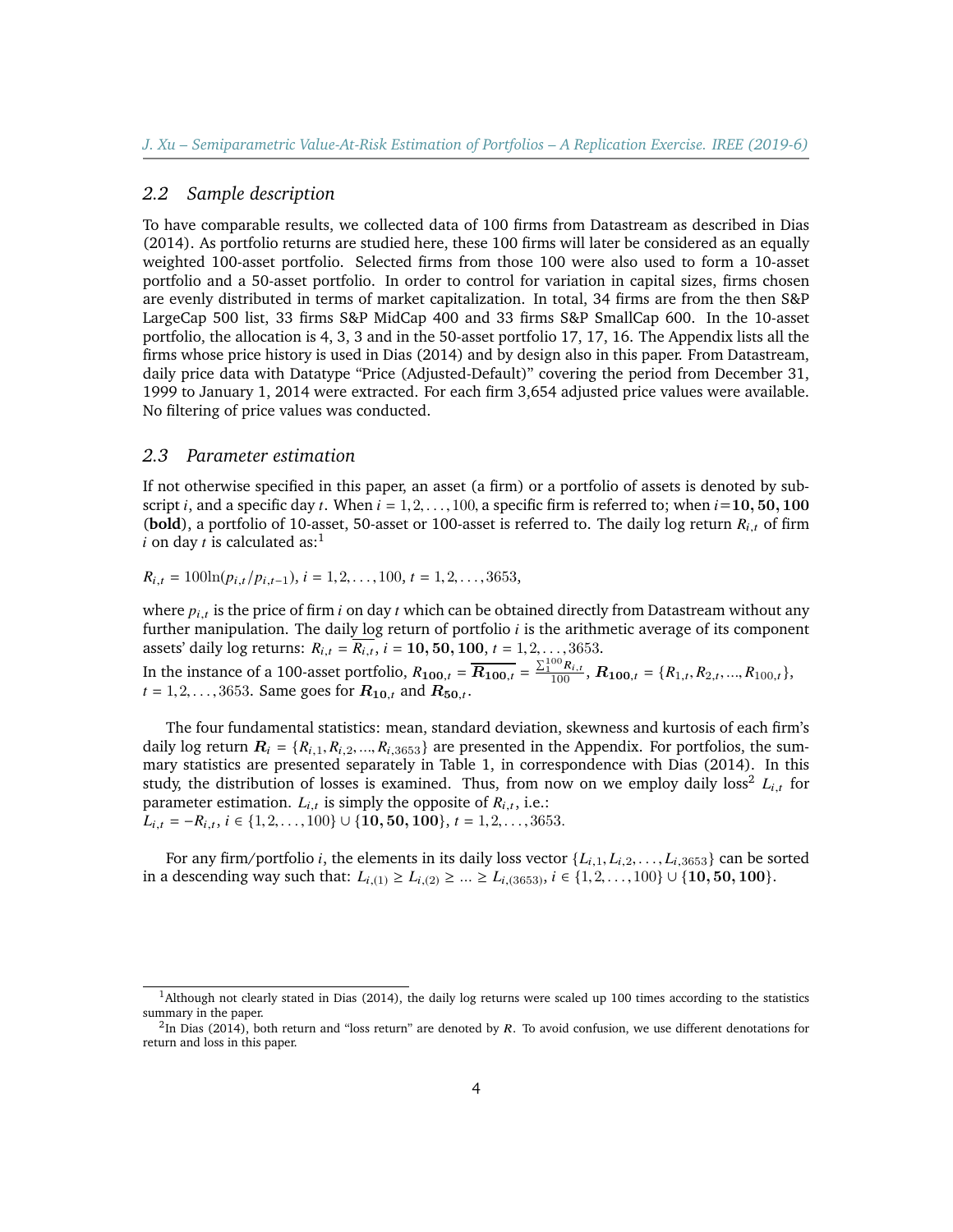#### *2.3.1 The moment parameter*

The first- and second-order moment parameters are calculated using our sample data as:

$$
M_i \coloneqq \frac{1}{548} \sum_{j=1}^{548} \ln L_{i,(j)} - \ln L_{i,549},\tag{3}
$$

$$
N_i \coloneqq \frac{1}{548} \sum_{j=1}^{548} (\ln L_{i,(j)} - \ln L_{i,549})^2, \, i \in \{1, 2, \dots, 100\} \cup \{10, 50, 100\},\tag{4}
$$

where the number of upper order statistics 548 is determined by multiplying 3653 by 15%. This number represents the number of observations large enough to be included in the tail distribution and is denoted by *k* in Dias (2014). The 15% threshold is in line with Dias (2014). However, since the sample size itself is not provided by Dias (2014), the absolute value of upper order statistics *k* used in this paper might differ from those in Dias (2014). Those two moment estimators are intrinsic characteristics of assets (as well as portfolios when they are treated as single assets and their comprising assets' properties are ignored). They were first proposed by Dekkers et al. (1989) and widely used in ensuing literature (e.g. de Haan et al. (1993)) to estimate shape parameters, which will be discussed below.

#### *2.3.2 The shape parameter*

With the two moment parameters in hand, we are ready to calculate the shape parameter for each asset and portfolio, which according to Dekkers et al. (1989) is given by:

$$
\hat{\gamma}_i := M_i + 1 - \frac{1}{2 \times (1 - M_i^2 / N_i)}, i \in \{1, 2, ..., 100\} \cup \{10, 50, 100\}.
$$
 (5)

The shape parameters for our sample assets and portfolios are presented alongside other fundamental statistics in the Appendix and Table 1, respectively. In accordance with Dias (2014), the shape parameter is calculated based on losses  $\boldsymbol{L}_{i},$  while other statistics are calculated based on returns  $\boldsymbol{R}_i.$ 

Table 1 shows great similarities between data from the replicated study and the original. In both studies, firms with smaller capitalization tend to have higher returns on average. The price for that is higher volatility, represented by standard deviation. The overall negative skewness evidences that there are more often extreme losses than extreme positive returns. No substantial relationship between shape index and capitalization can be observed, which indicates rather coherent tail risk among portfolios with varying levels of market capitalization.

#### *2.3.3 The scale parameter*

From Table 1 and the Appendix we see that the shape parameters of our sample data are all positive. When  $\gamma$  > 0, the distribution is termed "heavy-tailed" in Dias (2014). In this case, the scale parameter of an asset is estimated as:

$$
\hat{a}_i \coloneqq L_{i,549} \sqrt{3M_i^2 - N_i}, \, i = 1, 2, \dots, 100. \tag{6}
$$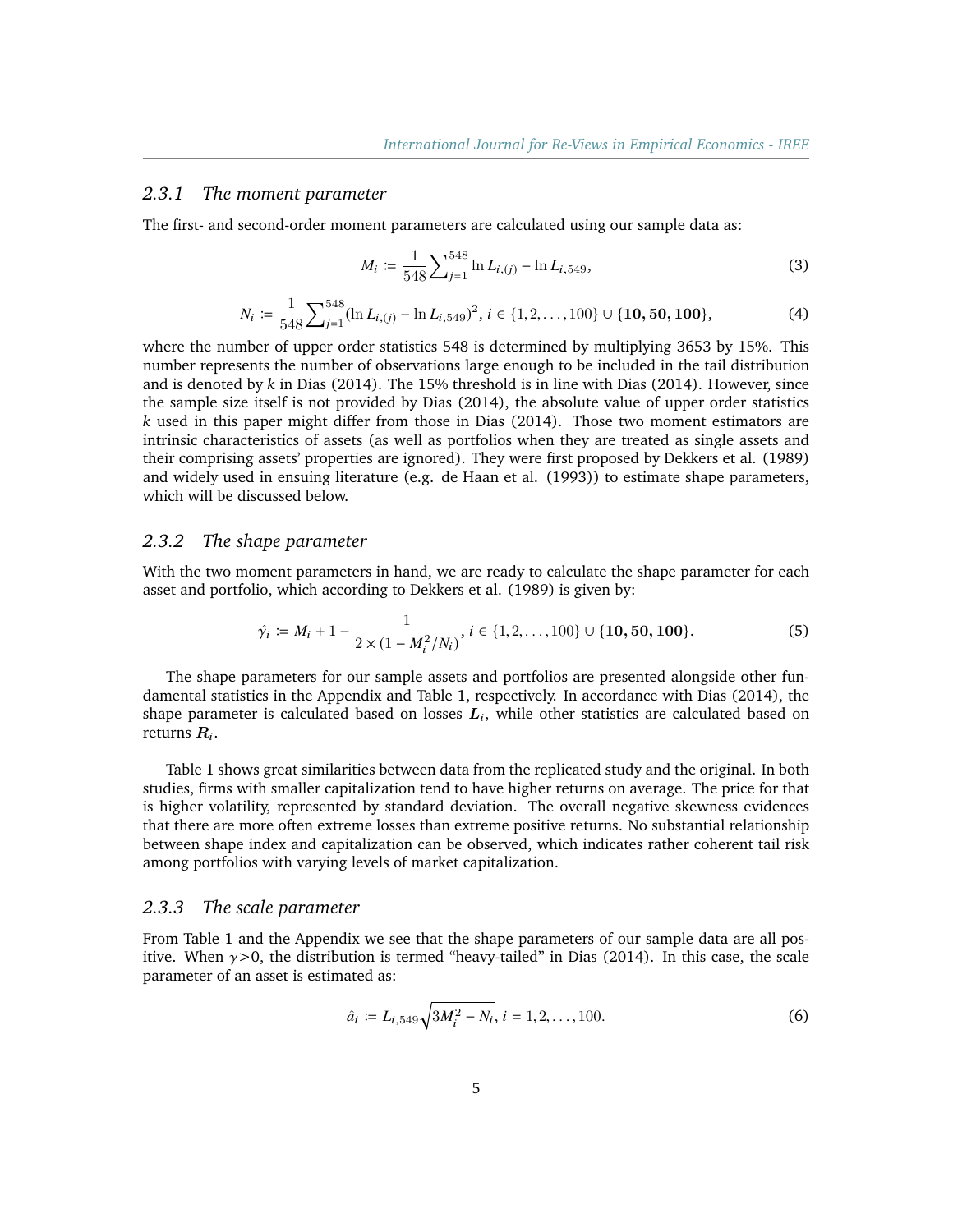|           |           |           | Replicated                    |           |           |           | Original from Dias (2014) |           |
|-----------|-----------|-----------|-------------------------------|-----------|-----------|-----------|---------------------------|-----------|
|           | Small Cap | Mid Cap   | Large Cap Portfolio Small Cap |           |           | Mid Cap   | Large Cap                 | Portfolio |
| 10-asset  |           |           |                               |           |           |           |                           |           |
| Mean      | 0.0240    | 0.0164    | 0.0063                        | 0.0147    | 0.0234    | 0.0152    | 0.0046                    | 0.0134    |
| Std. dev. | 2.0943    | 1.9058    | 1.6340                        | 1.5985    | 2.0948    | 1.9030    | 1.6337                    | 1.5963    |
| Skewness  | $-0.1852$ | $-0.7714$ | $-0.3243$                     | $-0.4481$ | $-0.1822$ | $-0.7643$ | $-0.3239$                 | $-0.4488$ |
| Kurtosis  | 5.7730    | 13.5858   | 7.7763                        | 7.6819    | 5.7359    | 13.5499   | 7.7370                    | 7.6811    |
| Shape     | 0.1366    | 0.3847    | 0.2847                        | 0.2725    | 0.1679    | 0.2760    | 0.2379                    | 0.2632    |
| Min       | $-18.918$ | $-23.136$ | $-12.282$                     | $-13.317$ | $-18.908$ | $-23.109$ | $-12.270$                 | $-13.320$ |
| Max       | 13.026    | 16.686    | 11.721                        | 10.100    | 13.012    | 16.694    | 11.765                    | 10.120    |
| 50-asset  |           |           |                               |           |           |           |                           |           |
| Mean      | 0.0253    | 0.0324    | 0.0294                        | 0.0290    | 0.0257    | 0.0321    | 0.0301                    | 0.0293    |
| Std. dev. | 1.6520    | 1.3260    | 1.3753                        | 1.3727    | 1.6491    | 1.3239    | 1.3730                    | 1.3699    |
| Skewness  | $-0.2060$ | $-0.3027$ | $-0.3246$                     | $-0.3432$ | $-0.2074$ | $-0.3017$ | $-0.3247$                 | $-0.3443$ |
| Kurtosis  | 4.9610    | 7.5096    | 9.8157                        | 7.8821    | 4.9747    | 7.5197    | 9.8304                    | 7.9114    |
| Shape     | 0.2405    | 0.2741    | 0.2217                        | 0.2421    | 0.1687    | 0.2296    | 0.2250                    | 0.2114    |
| Min       | $-12.800$ | $-11.050$ | $-12.247$                     | $-11.601$ | $-12.810$ | $-11.048$ | $-12.247$                 | $-11.603$ |
| Max       | 9.010     | 10.363    | 13.211                        | 10.871    | 9.001     | 10.362    | 13.209                    | 10.867    |
| 100-asset |           |           |                               |           |           |           |                           |           |
| Mean      | 0.0222    | 0.0217    | 0.0206                        | 0.0215    | 0.0227    | 0.0214    | 0.0217                    | 0.0219    |
| Std. dev. | 1.6470    | 1.4150    | 1.2923                        | 1.3980    | 1.6435    | 1.4123    | 1.2798                    | 1.3925    |
| Skewness  | $-0.2934$ | $-0.4649$ | $-0.3020$                     | $-0.4235$ | $-0.2951$ | $-0.4637$ | $-0.2803$                 | $-0.4200$ |
| Kurtosis  | 5.6043    | 8.1197    | 9.0355                        | 7.6181    | 5.6308    | 8.1416    | 9.0186                    | 7.6130    |
| Shape     | 0.2320    | 0.2696    | 0.2475                        | 0.2587    | 0.1959    | 0.2455    | 0.2509                    | 0.2473    |
| Min       | $-13.790$ | $-12.353$ | $-11.007$                     | $-11.846$ | $-13.802$ | $-12.359$ | $-10.722$                 | $-11.854$ |
| Max       | 9.232     | 10.665    | 11.511                        | 10.053    | 9.242     | 10.664    | 11.591                    | 10.061    |

Table 1: Descriptive statistics of portfolio (loss) returns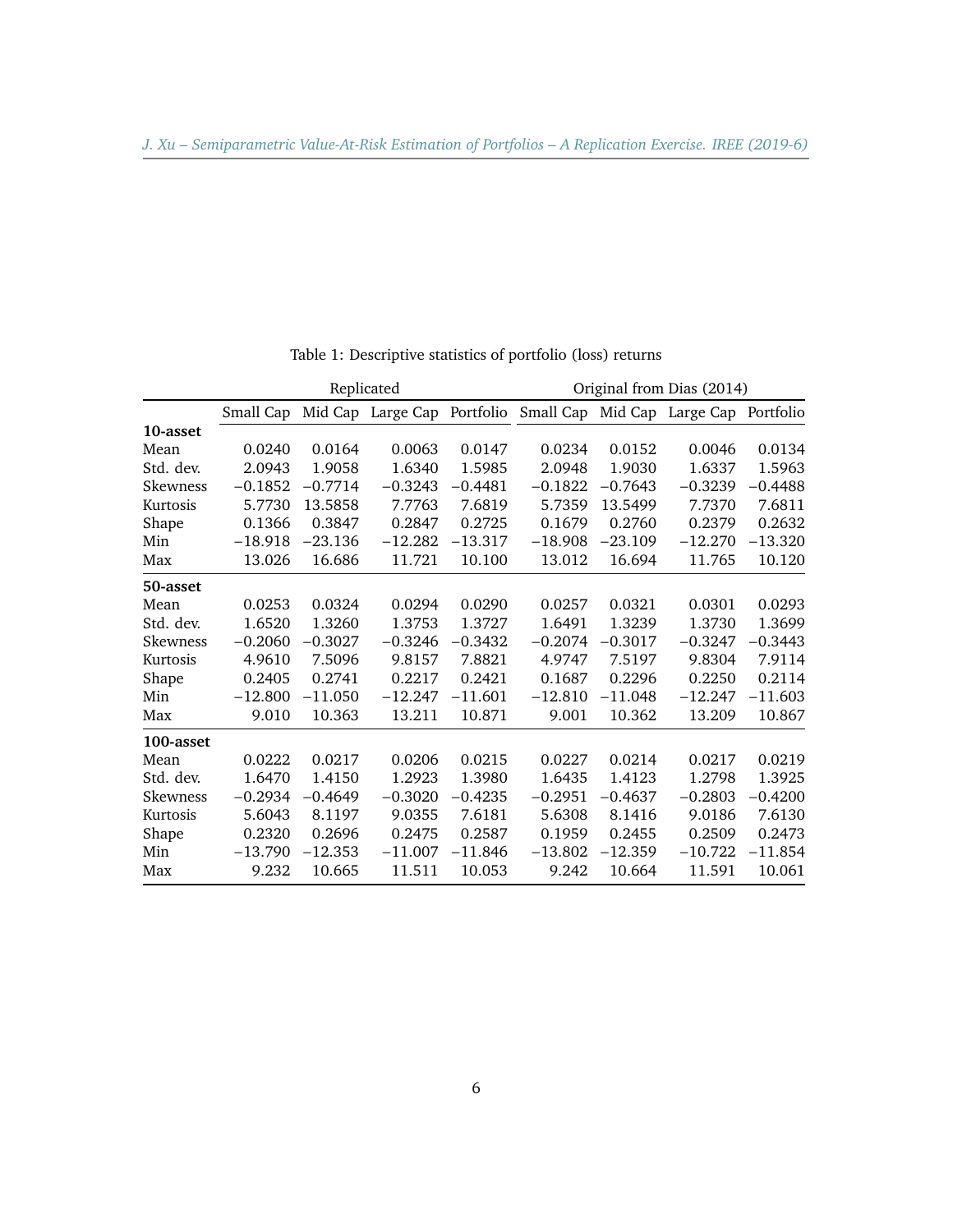#### *2.3.4 The location parameter*

Following Dias (2014), the location parameter of firm  $i$  is the  $(k + 1)$ th upper order statistic of  $L_i$ , i.e.:

$$
\hat{b}_i := L_{i,549}, \, i = 1, 2, \dots, 100. \tag{7}
$$

#### *2.3.5 The scaling constant*

For each portfolio, we use vectors  $\hat{\gamma}_i$ ,  $\hat{a}_i$ ,  $\hat{b}_i$  to denote vectors of its component assets' estimated shape, scale and location parameters. The scaling parameter  $c_i(l)$  of a portfolio is defined as the root of the equation:

$$
\overline{\hat{a}_i \frac{[c_l(l)\mathbf{1}]\hat{\gamma}_i}{\hat{\gamma}_i} + \hat{b}_i} = l, i = 10, 50, 100.
$$
 (8)

The right-hand side of the equation is calculated componentwise. Again, in the case of 100-asset portfolio:

$$
\hat{\gamma}_{100} = \{\hat{\gamma}_1, \hat{\gamma}_2, ..., \hat{\gamma}_{100}\}, \, \hat{\boldsymbol{a}}_{100} = \{\hat{a}_1, \hat{a}_2, ..., \hat{a}_{100}\}, \, \hat{\boldsymbol{b}}_{100} = \{\hat{b}_1, \hat{b}_2, ..., \hat{b}_{100}\}, \frac{\sum_{i=1}^{100} \hat{a}_i \frac{c_{100}(I)^{\hat{\gamma}_i}}{\hat{\gamma}_i} + \hat{b}_i}{100} = I.
$$

#### *3 An algorithmic improvement in transformation of losses*

While we seek to stay as loyal as possible to the approach as described in Dias (2014), we were unable to complete the replication study without modifying, albeit slightly, one of the calculation steps. This section explains the necessity of the modification and how it is performed.

The adjustment concerns the transformation of losses. The function  $I_l(\tilde{L}_{i,t})$  used in our replica-<br>i, exercise is essentially the adapted form of the indicator function  $I_l(\tilde{L}_{i,t})$  used in Dias (2014) tion exercise is essentially the adapted form of the indicator function  $\mathbb{I}(\hat{L}_{i,t} \in \hat{A}_i(l))$  in Dias (2014), where

$$
\hat{L}_{i,t} := \left(1 + \hat{\gamma}_i \frac{L_{i,t} - \hat{b}_i}{\hat{a}_i}\right)^{\frac{1}{\hat{\gamma}_i}},
$$
\n
$$
\hat{A}_i(l) := \frac{1}{c_i(l)} \left(1 + \hat{\gamma}_i \frac{C_i(l) - \hat{b}_i}{\hat{a}_i}\right)^{\frac{1}{\hat{\gamma}_i}}, \hat{A}_i(l) \subseteq [0, \infty]^i \setminus 0,
$$
\n
$$
C_i(l) := \{L \in \mathbb{R}^i | \overline{L} \ge l\} \, i = 10, 50, 100, t = 1, 2, ..., 3653.
$$
\n
$$
(9)
$$

In practice, however, the calculation can be problematic. For any  $L_{i',t} \in L_{i,t}$ , as long as  $1 + \hat{\gamma}_{i',t} \frac{L_{i',t} - \hat{b}_{i',t}}{\hat{a}_{i',t}} < 0$ , then  $\hat{L}_{i,t} \notin \mathbb{R}^i$  and it can instantly be concluded that  $\hat{L}_{i,t} \notin \hat{A}_i(l)$ . This does not, however, make intuitive sense. As is often the case, at time *t* the portfolio *i* as a whole can have a very large loss (enough to be considered in the tail distribution) but one particular asset *i'* within is not doing that badly and has a loss  $L_{i',t}$  such that  $1 + \hat{\gamma}_{i',t} \frac{L_{i',t} - \hat{b}_{i',t}}{\hat{a}_{i',t}} < 0$ , and consequently the observation  $L_{i,t}$  would not be counted in the model. In other words,  $\mathbb{I}(\hat{L}_{i,t} \in \hat{A}_i(l))$  would return zero. To circumvent this problem, we simply take both  $\hat{L}_{(i,t)}$  and  $\hat{A}_{i}(l)$  to the power of  $\hat{\gamma}_{i,t}$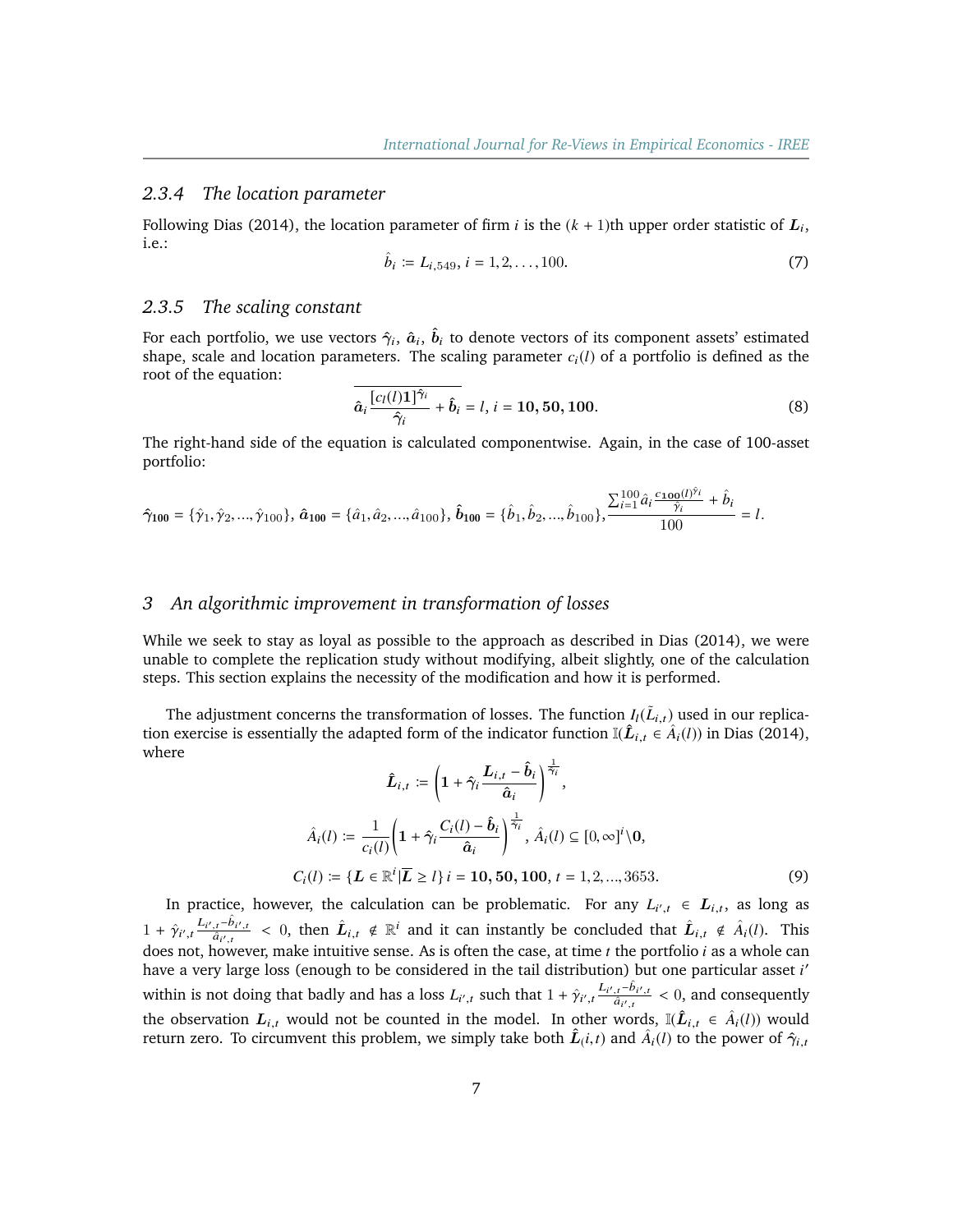(componentwise), i.e. we employ a new indicator  $\mathbb{I}(\hat{L}_{i,t}^{\hat{\gamma}_{i,t}})$  $\hat{\gamma}_{i,t}$   $\in \hat{A}_i(l)^{\hat{y}_{i,t}}$ ). This can be further rearranged through the steps below:

$$
\hat{L}_{i,t}^{\hat{\gamma}_{i,t}} \in \hat{A}_i(l)^{\hat{\gamma}_{i,t}} \Leftrightarrow \left(1 + \hat{\gamma}_i \frac{L_{i,t} - \hat{b}_i}{\hat{a}_i}\right) \in \frac{1}{c_i(l)^{\hat{\gamma}_{i,t}}} \left(1 + \hat{\gamma}_i \frac{C_i(l) - \hat{b}_i}{\hat{a}_i}\right)
$$

$$
\Leftrightarrow \hat{a}_i \frac{\left[c_i(l)^{\hat{\gamma}_i} \left(1 + \hat{\gamma}_i \frac{L_{i,t} - \hat{b}_i}{\hat{a}_i}\right) - 1\right]}{\hat{\gamma}_i} + \hat{b}_i \in C_i(l),
$$

with the knowledge of Equation (9), this rearrangement leads us to:

$$
\mathbb{I}(\hat{L}_{i,t}^{\hat{\gamma}_{i,t}} \in \hat{A}_i(l)^{\hat{\gamma}_{i,t}}) \Leftrightarrow I_l(\tilde{L}_{i,t}),
$$

where in the equivalent function  $I_l(\tilde{L}_{i,t})$ ,  $\tilde{L}_{i,t}$  as defined in Section 2.1 can be calculated as:

$$
\tilde{L}_{i,t} = \hat{a}_i \frac{\left[c_i(l)\hat{\gamma}_i \left(1 + \hat{\gamma}_i \frac{L_{i,t} - \hat{b}_i}{\hat{a}_i}\right) - 1\right]}{\hat{\gamma}_i} + \hat{b}_i, i = 10, 50, 100, t = 1, 2, \ldots, 3653.
$$

The rearrangement does not alter the core idea of the model. It is meant to simplify the implementation of the model because it involves fewer parameters.

# *4 Model evaluation*

In accordance with Dias (2014), the Student-*t* and a mixture of four normal distributions are used as benchmark models for the semiparametric approximation in this paper. The comparison between the three models will be conducted in this section.

# *4.1 Survival probability plot*

To plot the semiparametric approximation, we need an array of  $\{l\}$  (abscissa) and a corresponding array of  $\{\bar{S}_i(\bar{l})\}$  (ordinate) for which  $\{c_i(\bar{l})\}$  is needed. To achieve this, we can either first determine an array of  $\{l\}$  and then find out the corresponding array of  $\{c_i(l)\}$  by solving Equation (8); or we can first write down an array of  ${c_i(l)}$  and then get the  ${l}$  by just calculating Equation (8) from left to right. In the end we always get a one-to-one mapping between  $\{l\}$  and  $\{S_{\ell}(l)\}$ . As the second alternative is easier to execute, we first determine:

$$
c_{10}(l) \in [0.83, 108.43], c_{50}(l) \in [0.70, 94.80], c_{100}(l) \in [0.71, 89.77],
$$

where the corresponding *l* of sup{ $c_i(l)$ } and inf{ $c_i(l)$ } roughly equal  $L_{i,(1)}$  and  $L_{i,(366)}$  (about 90%quantile of {*L*i,1, *<sup>L</sup>*i,2, ..., *<sup>L</sup>*i,3653}).

The plot of semiparametric approximation alongside the empirical data plot and the fitting of benchmark distributions are conducted using MATLAB. Figures 1-3 present replicated graphs on the left side, and the original ones on the right side. The overall resemblance of the two sets of graphs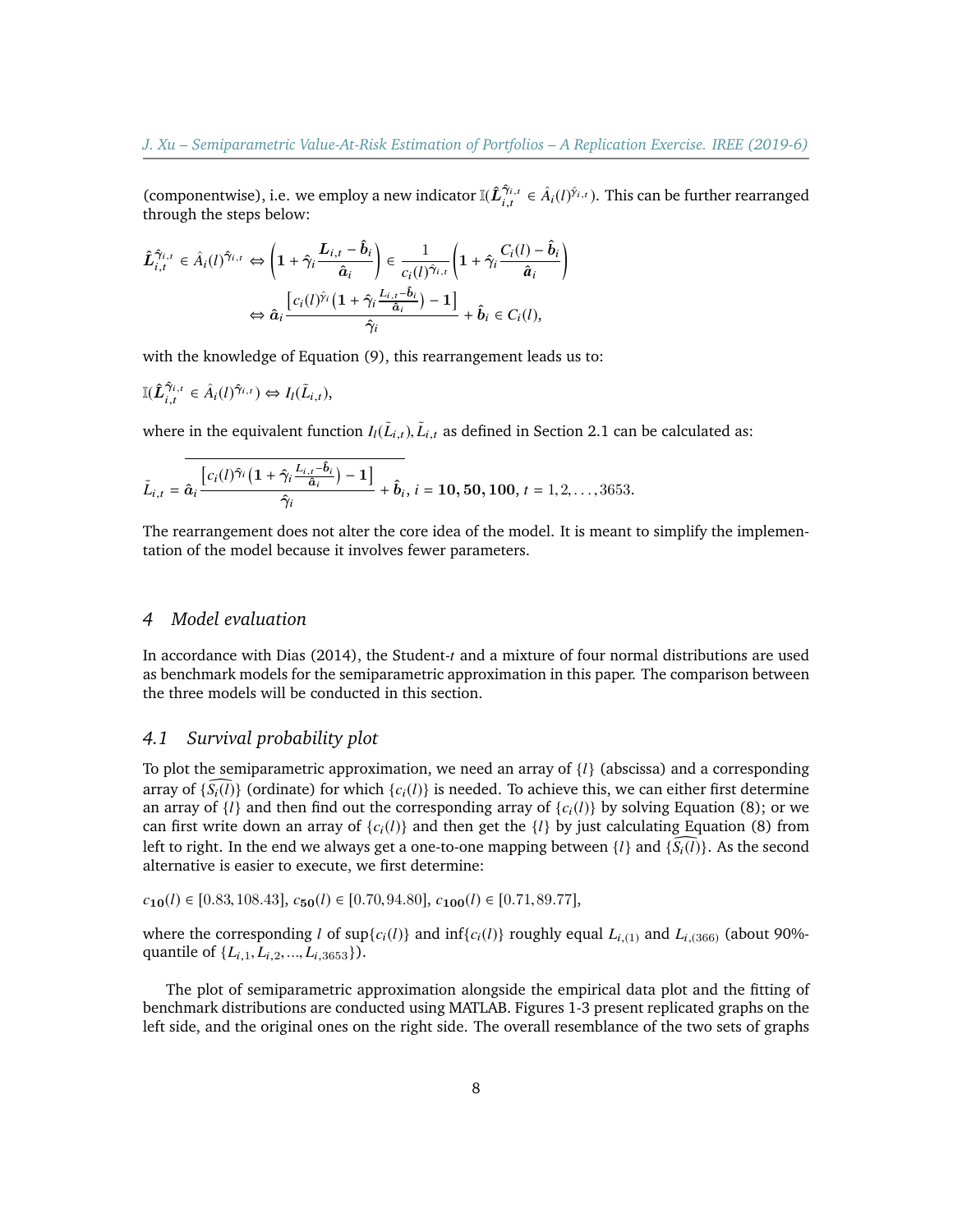confirms the practicability of the modified approach described in Section 2.3.

The deviations between replicated graphs and original graphs can be explained by the differing ways of manipulating the raw data. Comparing the scatter plot of empirical data (Portfolio returns) between replicated and original graphs, we see that the ranges of the top 10% losses are identical, i.e. they are both [1.63, <sup>13</sup>.32], [1.42, <sup>11</sup>.6], [1.44, <sup>11</sup>.85] respectively for 10-asset, 50-asset and 10 asset portfolio. The survival probabilities, however, are quite different, with  $S_i(\sup\{L_{i,n}\})$ asset portfolio. The survival probabilities, however, are quite different, with  $S_i$  (sup{ $L_{i,n}$ )  $\approx 0.0005$ <br>in the original graphs, and  $S_i$  (sup{ $L_{i,n}$ )  $\approx 0.00027$  in the replicated ones. While  $S_i$  ( $L_{i,n}$ ) is em cally just the inverse percentile rank of  $L_{i,n}$  as in  $\{L_{i,n}\}$ ,  $S_i$ (sup $\{L_{i,n}\}$ ) can be calculated as  $\frac{1}{n+1}$ . As  $n = 3653$  in our sample,  $S_i$ (sup{ $L_{i,n}$ )) is subsequently equal to  $\frac{1}{3653+1}$ . Likewise, we can deduce that the sample size *n* in Dias (2014) is around 2000 ( $\frac{1}{2000+1} \approx 0.0005$ ). Seemingly, the raw data have been filtered intensively by Dias (2014) As no filtering criteria are mentioned in Dias (2014) have been filtered intensively by Dias (2014). As no filtering criteria are mentioned in Dias (2014), we do not eliminate any data points in our replication study<sup>[3](#page-8-0)</sup>. As later shown in this paper, this unknown filtering does not appear to yield biased results, and deviation in input data does not cause material discrepancies between original and replicated results.

Despite differences in the raw data set, both the replicated and original graphs confirm that the performance of semiparametric approximation does not vary much across portfolios. That is to say, the semiparametric approach provides as good an approximation for the 10-asset portfolio as for the 50- and 100-asset portfolios. Compared with Student-*t* and mixture normal distributions, semiparametric approximation tends to overestimate losses more, which is consistent in both replicated and original graphs. In the original graphs, the Student-*t* curves are almost entirely below the empirical data scatter except for few observations. In the replicated graphs, the Student-*t* curves are "catching up" at the very end of tails, but are in general underestimating. Mixture normal approximation, on the contrary, provides a fairly good estimation at the start of tail distributions, but plummets at the end. This is the case in both replicated and original graphs.

In risk management, where conservativeness is encouraged, semiparametric estimation is more suitable than the benchmark models due to its slight overestimation of extreme value probability.

<span id="page-8-0"></span> $3$ From the sample size it can be noted that the weekends are already eliminated from Datastream by default. Some holidays are however not excluded from Datastream. Stock prices on those days are not filtered out because it is not described in Dias (2014), and holidays alone cannot explain the deviation either way as they only amount to around 200 days.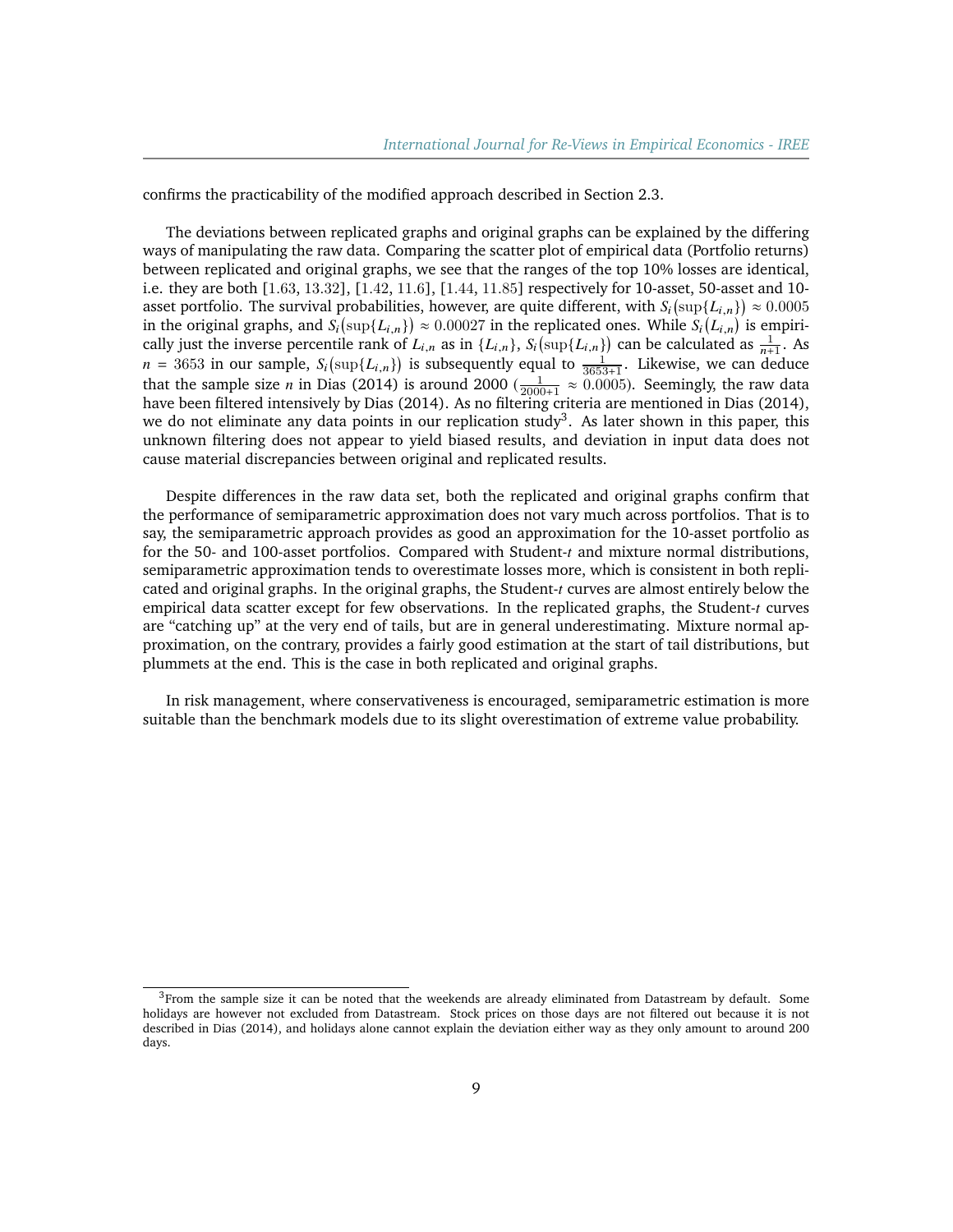

Figure 1: Loss survival probability plot of 10-asset portfolio

Figure 2: Loss survival probability plot of 50-asset portfolio

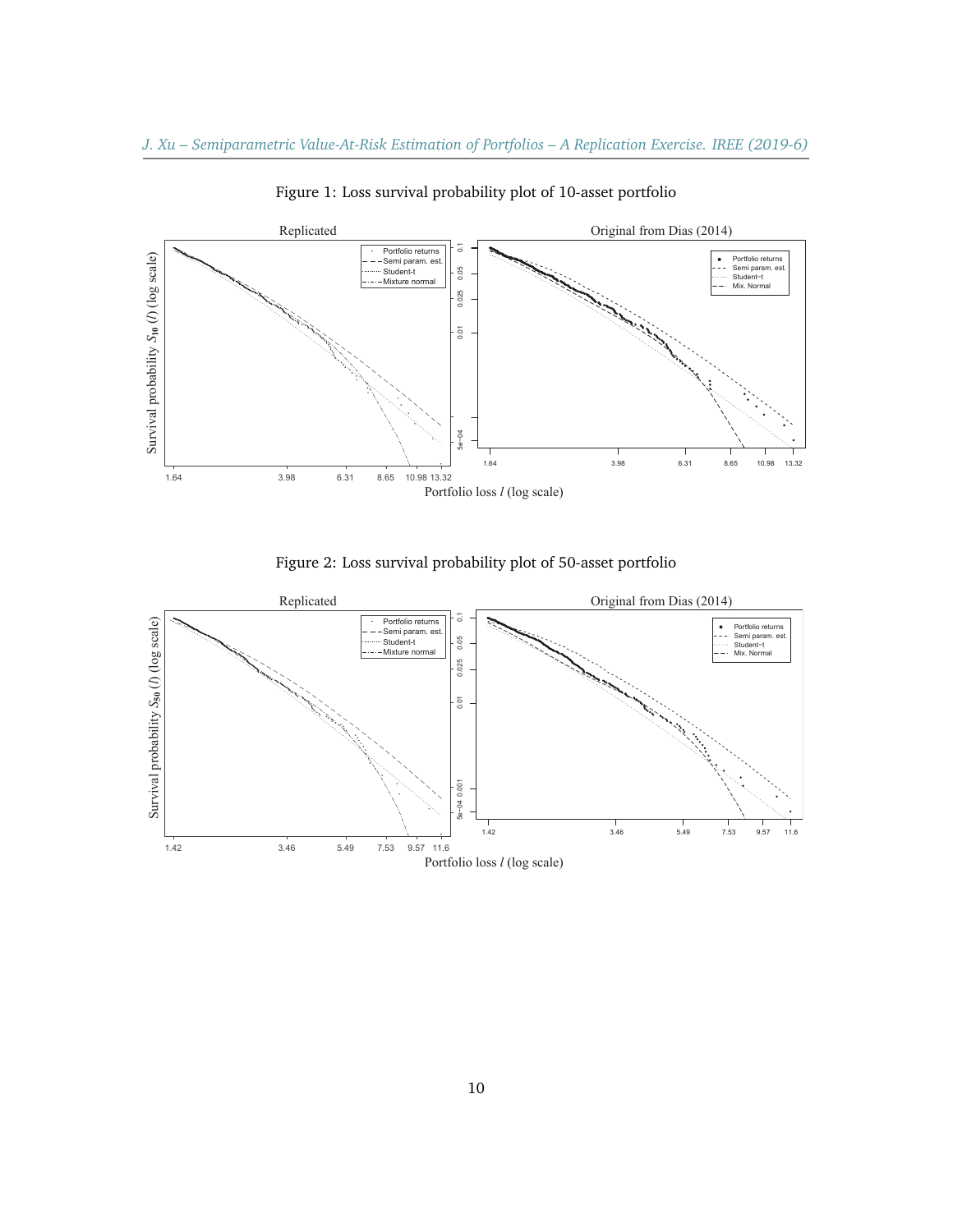

Figure 3: Loss survival probability plot of 100-asset portfolio

# *4.2 Value at risk estimation*

In this section, value at risk of estimated semiparametric, Student-*t* and mixture normal distributions will be presented at four confidence levels  $\alpha = 99\%, 97.5\%, 95\%, 90\%$ . As defined in Artzner et al. (1999), a VaR of losses at confidence level  $\alpha$  is the minimum value such that the probability of losses exceeding this value is no greater than  $(1 - \alpha)$ , i.e.:

VaR<sup>$$
\alpha
$$</sup> = inf{ $l \in \mathbb{R}$  :  $P(L > l) \le 1 - \alpha$ },  $\alpha = 99\%, 97.5\%, 95\%, 90\%,$ 

which slightly deviate from the function provided in Dias (2014) because Va $\mathrm{R}^\alpha$ , or Va $\mathrm{R}^\alpha_t$  as denoted in Dias (2014), is reevaluated at each period *t* based on the information available at *t*. In our study however, we assume the estimated distributions as ex ante, hence only have one same Va $\mathbb{R}^{\alpha}$ for one distribution throughout the sample period.

VaR<sup>α</sup> can also be interpreted as the  $(1 - \alpha)$  quantile of a loss distribution. That is to say, VaR<sup>α</sup><br>ne solution to equation: is the solution to equation:

$$
S(\text{VaR}^{\alpha}) = 1 - \alpha, \alpha = 99\%, 97.5\%, 95\%, 90\%,\tag{10}
$$

The percentage of violation of  $\mathrm {VaR}^\alpha$  is calculated as:

$$
\% \text{Viol.}^{\alpha} = 100 \frac{\sum_{t=1}^{3653} I_{\text{VaR}^{\alpha}}(L_t)}{3653}, \alpha = 99\%, 97.5\%, 95\%, 90\%,\tag{11}
$$

where function *I* is defined in Equation (1). We call a  $VaR<sup>\alpha</sup>$  underestimated when  $\%$ Viol. $\alpha > 100(1 - \alpha)$  and overestimated when  $\%$ Viol. $\alpha < 100(1 - \alpha)$ . The result is presented on the left-hand side of Table 2 in comparison with the original data from Dias (2014) on the right-hand left-hand side of Table 2, in comparison with the original data from Dias (2014) on the right-hand side.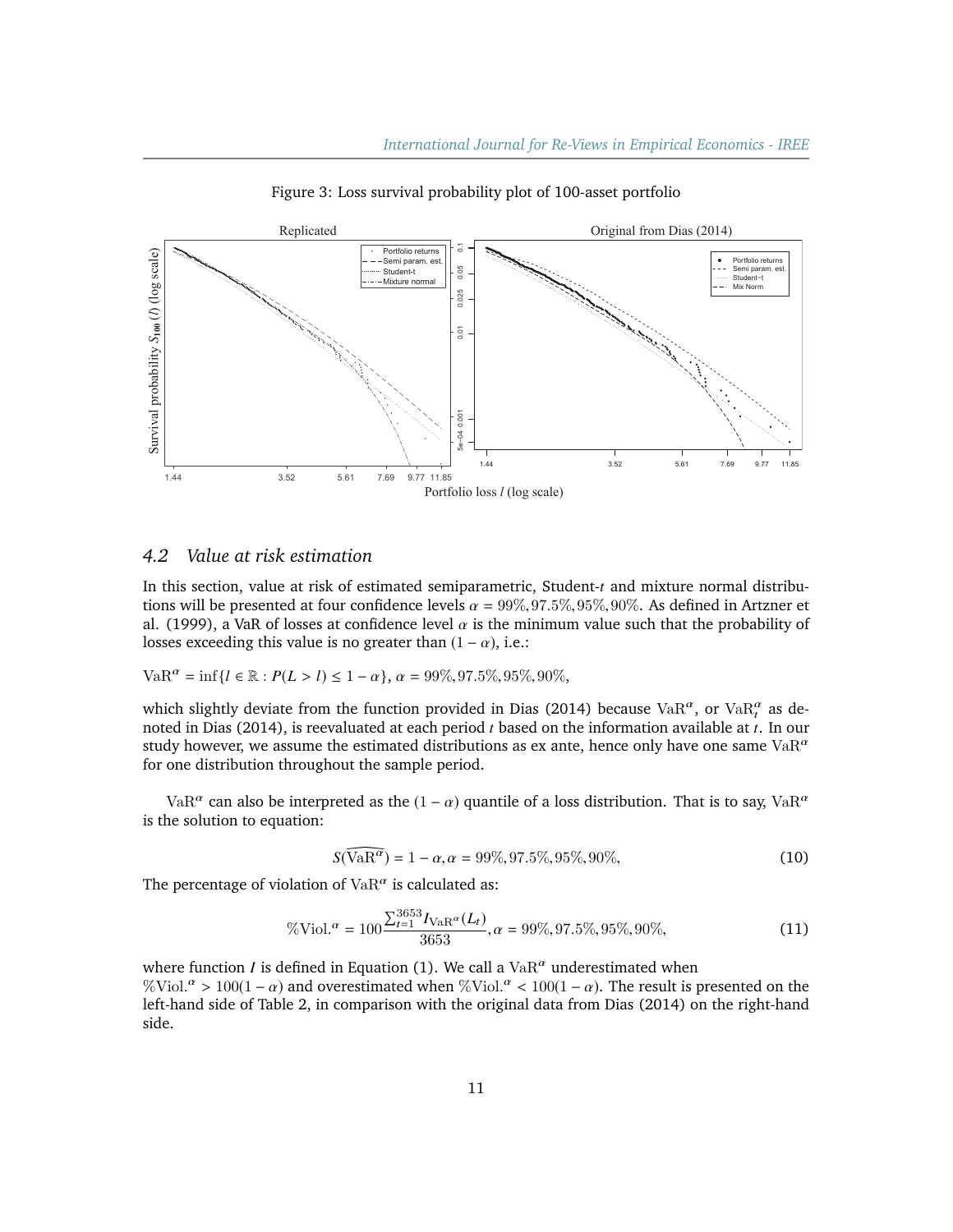In terms of violations, semiparametric estimation only underestimates at the beginning of the tail when  $\alpha = 90\%$ . This is the case in both the replicated table and the original table. Nevertheless, the model only underestimates once in Dias (2014) when it comes to the 10-asset portfolio, while in the replicated table, we note underestimation for all portfolios at the 90% level. In contrast, mixture normal in the replicated study underestimates 1, 2, 1, 0 time(s) respectively when  $\alpha = 99\%, 97.5\%, 95\%, 90\%$ , among which are 2 times for the 10-asset portfolio, 1 for the 50-asset portfolio, and 1 for the 100-asset portfolio. In the original study from Dias (2014), mixture normal underestimates 9 out of 12 cases. As for Student-*t*, if only those selected key values are considered, it constantly underestimates, which is the case in Dias (2014) as well.

Furthermore, to measure and compare the accuracy of VaR predictions produced by semiparametric estimation, mixture normal and Student-*t*, we apply three likelihood ratio (LR) tests: unconditional coverage test (LR<sub>uc</sub>), independence test (LR<sub>ind</sub>) and conditional coverage test (LR<sub>cc</sub>) – which is the combination of the former two (Christoffersen (1998)).  $LR_{uc}$  tests the null hypothesis of %Viol.<sup> $\alpha$ </sup> = 100(1 –  $\alpha$ ) against the alternative %Viol.<sup> $\alpha$ </sup> ≠ 100(1 –  $\alpha$ ). LR<sub>ind</sub> tests the null hypothesis that elements in  $I_{N}$  o(L)) are independently distributed that elements in  ${I_{VaB}(L_t)}$  are independently distributed.

Christoffersen (1998) is referred to for the proofs of the validity of these tests. In our study, we use the following equations to compute the values of  $LR_{uc}^{\alpha}$ ,  $LR_{ind}^{\alpha}$ ,  $LR_{cc}^{\alpha}$  and their respective n-values: *p*-values:

$$
LR_{\text{uc}}^{\alpha} = -2 \ln \left\{ \left[ \frac{3652(1-\alpha)}{n_0^{\alpha}} \right]^{n_0^{\alpha}} \left( \frac{3652\alpha}{n_1^{\alpha}} \right)^{n_1^{\alpha}} \right\} \sim \chi^2(1),\tag{12}
$$

$$
LR_{\text{ind}}^{\alpha} = -2 \ln \left\{ \left[ \frac{n_0^{\alpha}}{3652(1 - \pi_{01}^{\alpha})} \right]^{n_{00}^{\alpha}} \left[ \frac{n_0^{\alpha}}{3652(1 - \pi_{11}^{\alpha})} \right]^{n_{10}^{\alpha}} \left( \frac{n_1^{\alpha}}{3652\pi_{01}^{\alpha}} \right)^{n_{01}^{\alpha}} \left( \frac{n_1^{\alpha}}{3652\pi_{11}^{\alpha}} \right)^{n_{11}^{\alpha}} \right\} \sim \chi^2(1), \quad (13)
$$

$$
LR_{cc}^{\alpha} = -2\ln\left[\left(\frac{1-\alpha}{1-\pi_{01}^{\alpha}}\right)^{n_{00}^{\alpha}}\left(\frac{1-\alpha}{1-\pi_{11}^{\alpha}}\right)^{n_{10}^{\alpha}}\left(\frac{\alpha}{\pi_{01}^{\alpha}}\right)^{n_{01}^{\alpha}}\left(\frac{\alpha}{\pi_{11}^{\alpha}}\right)^{n_{11}^{\alpha}}\right] \sim \chi^{2}(2),\tag{14}
$$

where

$$
n_x^{\alpha} = \sum_{t=2}^{3653} \left[ 1 - x - (-1)^x I_{\text{VaR}^{\alpha}}(L_t) \right], x = 0, 1,
$$
  
\n
$$
n_{xy}^{\alpha} = \sum_{t=2}^{3653} \left\{ \left[ 1 - x - (-1)^x I_{\text{VaR}^{\alpha}}(L_{t-1}) \right] \left[ 1 - y - (-1)^y I_{\text{VaR}^{\alpha}}(L_t) \right] \right\}, x = 0, 1, y = 0, 1,
$$
  
\n
$$
n_{xy}^{\alpha} = \frac{n_{xy}^{\alpha}}{n_{xx}^{\alpha} + n_{xy}^{\alpha}}, x = 0, 1, y = 0, 1.
$$

The *p*-values are presented along with  $VaR^{\alpha}$  and  $\%$ Viol.<sup> $\alpha$ </sup> in Table 2. Overall, the test of un-<br>ditional coverage (LB, ) vields the highest n-value, followed by the test of conditional coverage conditional coverage (LRuc) yields the highest *p*-value, followed by the test of conditional coverage  $(LR_{cc})$  and lastly the test of independence  $(LR_{ind})$ . In the  $LR_{uc}$  test results of the replicated study, the number of *<sup>p</sup>*-values below <sup>0</sup>.<sup>1</sup> is 6 with semiparametric estimation, 0 with mixture normal and 5 with Student-t. In the LR<sub>ind</sub> and LR<sub>cc</sub> tests, *p*-values lie generally at the 0.1 level, apart from the three exceptions of  $\text{LR}_{\text{cc}}^{99\%}$  for the mixture normal estimation. It can also be observed that *p*-values tend to decrease along with  $\alpha$ . One interpretation is that high-percentile VaR estimates are more prone to be affected by clustering than low-percentile ones (Dias (2014)). With the ability to retain low *p*-values even at high percentile, semiparametric estimation is therefore more valuable when the focus is on extreme losses.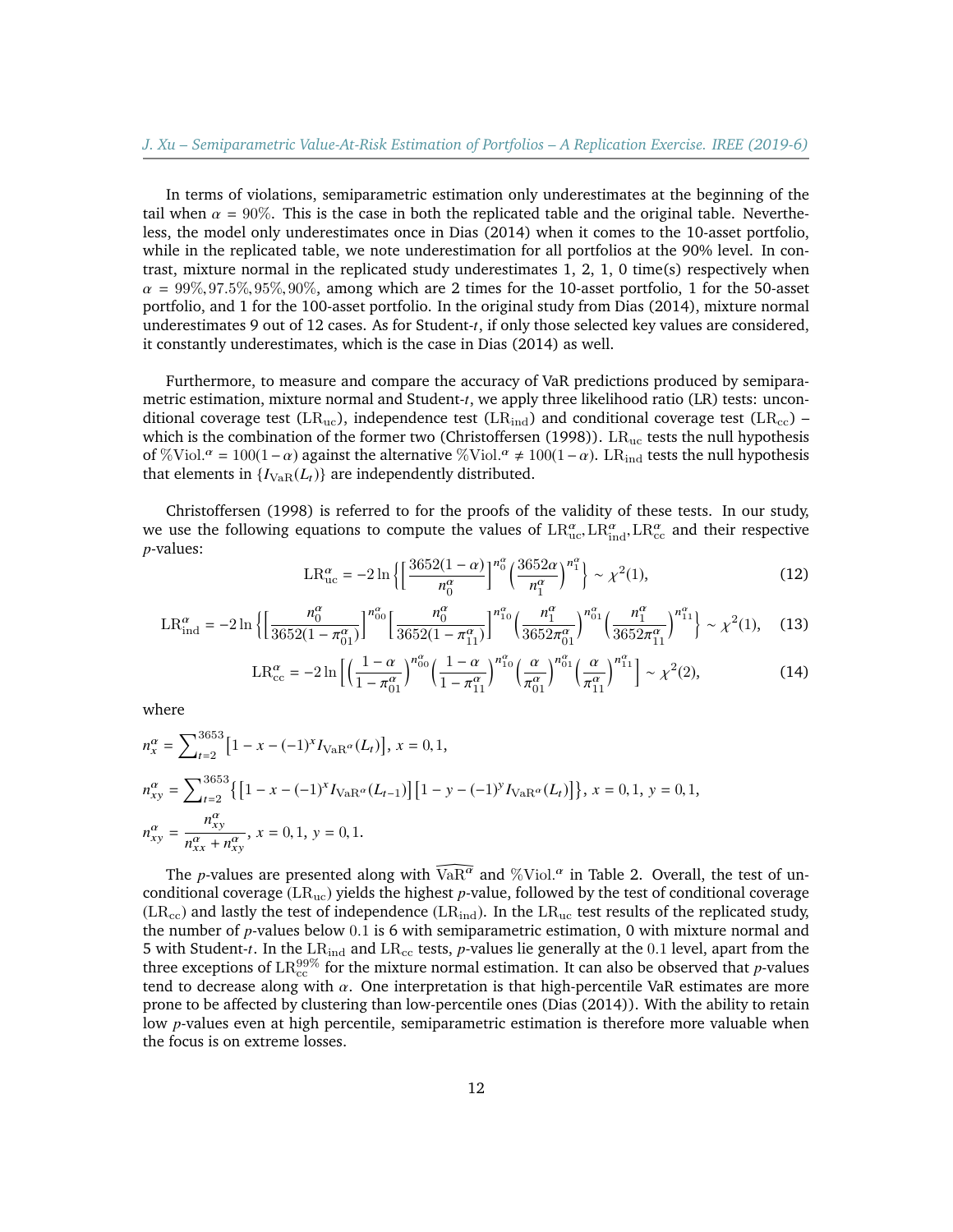|                                                                                              |          | Replicated |           |          | Original from Dias (2014) |           |
|----------------------------------------------------------------------------------------------|----------|------------|-----------|----------|---------------------------|-----------|
|                                                                                              | 10-asset | 50-asset   | 100-asset | 10-asset | 50-asset                  | 100-asset |
| Semi param. est.                                                                             |          |            |           |          |                           |           |
| $VaR^{99\%}$                                                                                 | 5.201    | 4.590      | 4.637     | 4.961    | 4.432                     | 4.514     |
| $\%$ Viol. $^{99\%}$                                                                         | 0.849    | 0.684      | 0.766     | 0.952    | 0.735                     | 0.816     |
| $\mathrm{LR^{99 \%}_{uc}}$                                                                   | 0.346    | 0.042      | 0.140     | 0.772    | 0.090                     | 0.249     |
|                                                                                              | 0.028    | 0.011      | 0.018     | 0.045    | 0.015                     | 0.023     |
| $\mathrm{LR^{99\%}_{ind}}\ \mathrm{LR^{99\%}_{cc}}$                                          | 0.057    | 0.005      | 0.020     | 0.128    | 0.012                     | 0.039     |
| Mix. normal                                                                                  |          |            |           |          |                           |           |
| $\text{VaR}^{\widetilde{99\%}}$                                                              | 4.893    | 4.122      | 4.288     | 4.857    | 4.314                     | 4.247     |
| $\%$ Viol. $^{99\%}$                                                                         | 1.013    | 0.958      | 0.931     | 1.061    | 0.762                     | 0.952     |
| $\mathrm{LR^{99 \%}_{uc}}$                                                                   | 0.937    | 0.799      | 0.672     | 0.709    | 0.130                     | 0.772     |
| $\mathrm{LR^{99\%}_{ind}}\ \mathrm{LR^{99\%}_{cc}}$                                          | 0.058    | 0.046      | 0.041     | 0.070    | 0.017                     | 0.045     |
|                                                                                              | 0.165    | 0.133      | 0.113     | 0.180    | 0.019                     | 0.128     |
| Student-t                                                                                    |          |            |           |          |                           |           |
| $VaR^{99\bar{\%}}$                                                                           | 4.476    | 3.838      | 3.964     | 4.468    | 3.825                     | 3.938     |
| $\%$ Viol. $^{99\%}$                                                                         | 1.232    | 1.150      | 1.068     | 1.225    | 1.143                     | 1.089     |
| $\mathrm{LR^{99\%}_{uc}}$                                                                    | 0.174    | 0.373      | 0.683     | 0.185    | 0.392                     | 0.592     |
| $\mathrm{LR}_{\mathrm{ind}}^{\overline{99}\%} \ \mathrm{LR}_{\mathrm{cc}}^{\overline{99}\%}$ | 0.019    | 0.013      | 0.008     | 0.018    | 0.012                     | 0.009     |
|                                                                                              | 0.025    | 0.030      | 0.027     | 0.025    | 0.029                     | 0.028     |
| Semi param. est.                                                                             |          |            |           |          |                           |           |
| $\text{VaR}^{97.\overline{5}\%}$                                                             | 3.477    | 3.064      | 3.089     | 3.352    | 2.987                     | 3.042     |
| $\%$ Viol. $^{97.5\%}$                                                                       | 2.190    | 1.861      | 2.080     | 2.423    | 1.960                     | 2.096     |
| $LR_{\mathrm{uc}}^{97.5\%}$                                                                  | 0.182    | 0.010      | 0.095     | 0.764    | 0.029                     | 0.107     |
| $LR^{97.5\%}$<br>ind                                                                         | 0.009    | 0.002      | 0.001     | 0.025    | 0.002                     | 0.001     |
| $\text{LR}_{\text{cc}}^{\tilde{97.5\%}}$                                                     | 0.013    | 0.000      | 0.001     | 0.078    | 0.001                     | 0.001     |
| Mix. normal                                                                                  |          |            |           |          |                           |           |
| $\text{VaR}^{97.\overline{5}\%}$                                                             | 3.313    | 2.761      | 2.868     | 3.219    | 2.719                     | 2.849     |
| $\%$ Viol. $^{97.5\%}$                                                                       | 2.573    | 2.354      | 2.518     | 2.777    | 2.504                     | 2.514     |
| $LR_{\rm uc}^{97.5\%}$                                                                       | 0.857    | 0.571      | 0.941     | 0.290    | 0.985                     | 0.984     |
| $\rm{R^{97.5\%}_{ind_{\nu\alpha}}}$                                                          | 0.012    | 0.005      | 0.002     | 0.008    | 0.002                     | 0.002     |
| $\text{LR}_{\text{cc}}^{\overset{\text{iid}}{\text{07.5}}\%}$                                | 0.042    | 0.015      | 0.010     | 0.018    | 0.009                     | 0.009     |
| Student-t                                                                                    |          |            |           |          |                           |           |
| $\text{VaR}^{97.\overline{5}\%}$                                                             | 3.104    | 2.657      | 2.718     | 3.100    | 2.649                     | 2.705     |
| $\%$ Viol. $^{97.5\%}$                                                                       | 2.929    | 2.710      | 2.956     | 2.913    | 2.722                     | 2.994     |
| $\mathrm{LR^{97.5\%}_{uc}}$                                                                  | 0.129    | 0.421      | 0.085     | 0.117    | 0.394                     | 0.062     |
| $\mathrm{LR}_{\mathrm{ind}}^{97.5\%} \ \mathrm{LR}_{\mathrm{cc}}^{97.5\%}$                   | 0.005    | 0.002      | 0.006     | 0.004    | 0.001                     | 0.006     |
|                                                                                              | 0.006    | 0.005      | 0.005     | 0.005    | 0.005                     | 0.004     |

Table 2: Value at risk estimates and *p*-values of LR tests

Table 2 continued on next page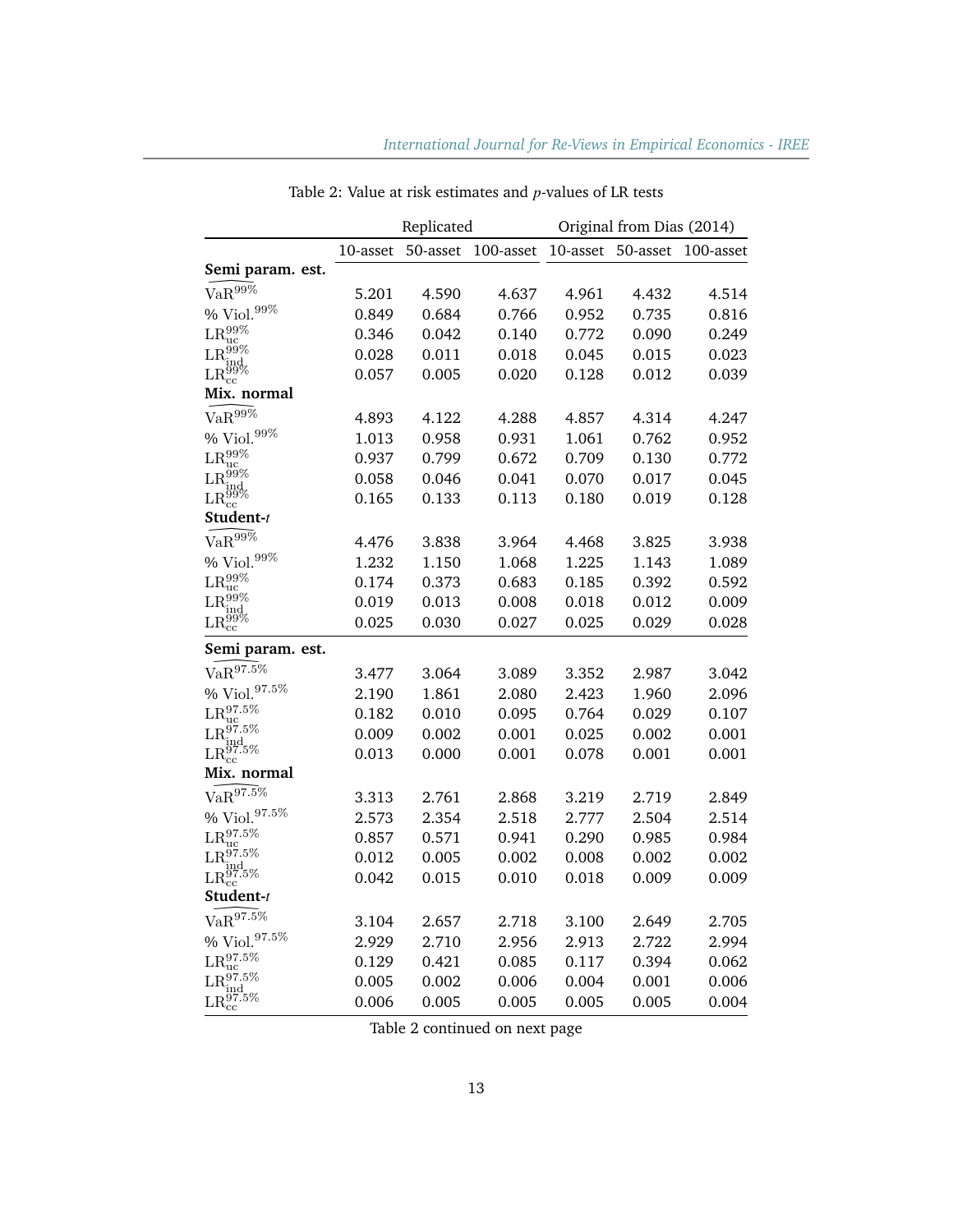|                                                                        |          | Replicated |           |          | Original from Dias (2014) |           |
|------------------------------------------------------------------------|----------|------------|-----------|----------|---------------------------|-----------|
|                                                                        | 10-asset | 50-asset   | 100-asset | 10-asset | 50-asset                  | 100-asset |
| Semi param. est.                                                       |          |            |           |          |                           |           |
| $VaR^{95\%}$                                                           | 2.433    | 2.114      | 2.135     | 2.379    | 2.198                     | 2.211     |
| $\%$ Viol. $^{95\%}$                                                   | 4.845    | 4.818      | 4.955     | 4.982    | 4.301                     | 4.492     |
| $\mathrm{LR}_{\mathrm{uc}}^{95\%}$                                     | 0.614    | 0.614      | 0.843     | 0.960    | 0.046                     | 0.151     |
| $LR_{ind.}^{95\%}$                                                     | 0.015    | 0.000      | 0.000     | 0.026    | 0.000                     | 0.000     |
| ${\rm LR_{cc}^{95\%}}$                                                 | 0.047    | 0.000      | 0.001     | 0.086    | 0.000                     | 0.001     |
| Mix. normal                                                            |          |            |           |          |                           |           |
| $VaR^{95\%}$                                                           | 2.420    | 2.056      | 2.121     | 2.345    | 1.977                     | 2.101     |
| $\%$ Viol. $^{95\%}$                                                   | 4.845    | 5.201      | 4.982     | 5.145    | 5.581                     | 4.982     |
| $LR_{\mathrm{uc}}^{95\%}$                                              | 0.614    | 0.577      | 0.903     | 0.686    | 0.112                     | 0.960     |
| $LR_{ind}^{95\%}$                                                      | 0.015    | 0.000      | 0.000     | 0.047    | 0.000                     | 0.000     |
| ${\rm LR_{cc}^{95\%}}$                                                 | 0.047    | 0.000      | 0.001     | 0.128    | 0.000                     | 0.001     |
| Student-t                                                              |          |            |           |          |                           |           |
| $VaR^{95\%}$                                                           | 2.272    | 1.942      | 1.973     | 2.270    | 1.936                     | 1.966     |
| $\%$ Viol. $^{95\%}$                                                   | 5.393    | 5.831      | 5.612     | 5.417    | 5.799                     | 5.690     |
| $LR_{\mathrm{uc}}^{95\%}$                                              | 0.314    | 0.024      | 0.110     | 0.251    | 0.030                     | 0.060     |
| ${\rm R^{95\%}}$                                                       | 0.053    | 0.001      | 0.000     | 0.058    | 0.000                     | 0.000     |
| ${\rm LR}_{\rm cc}^{95\%}$                                             | 0.053    | 0.001      | 0.000     | 0.058    | 0.000                     | 0.000     |
| Semi param. est.                                                       |          |            |           |          |                           |           |
| $VaR^{90\%}$                                                           | 1.564    | 1.326      | 1.337     | 1.446    | 1.431                     | 1.464     |
| $\%$ Viol. $^{90\%}$                                                   | 10.977   | 11.114     | 11.388    | 12.169   | 9.855                     | 9.719     |
| $\mathrm{LR^{90\%}_{uc}}$                                              | 0.058    | 0.031      | 0.006     | 0.000    | 0.770                     | 0.569     |
| $\mathrm{LR}_{\mathrm{ind}}^{90\%} \ \mathrm{LR}_{\mathrm{cc}}^{90\%}$ | 0.000    | 0.000      | 0.000     | 0.000    | 0.000                     | 0.000     |
|                                                                        | 0.000    | 0.000      | 0.000     | 0.000    | 0.001                     | 0.001     |
| Mix. normal                                                            |          |            |           |          |                           |           |
| $VaR^{90\%}$                                                           | 1.642    | 1.438      | 1.467     | 1.626    | 1.397                     | 1.440     |
| $\%$ Viol. $^{90\%}$                                                   | 9.992    | 9.828      | 9.800     | 10.127   | 10.400                    | 10.046    |
| $LR_{\mathrm{uc}}^{90\%}$                                              | 0.947    | 0.690      | 0.650     | 0.796    | 0.421                     | 0.925     |
|                                                                        | 0.000    | 0.000      | 0.000     | 0.000    | 0.000                     | 0.000     |
| $\mathrm{LR^{90\%}_{ind}}_{\mathrm{LR^{90\%}_{cc}}}$                   | 0.000    | 0.001      | 0.001     | 0.000    | 0.001                     | 0.000     |
| Student-t                                                              |          |            |           |          |                           |           |
| $\text{VaR}^{90\%}$                                                    | 1.559    | 1.328      | 1.342     | 1.558    | 1.324                     | 1.338     |
| $\%$ Viol. $^{90\%}$                                                   | 11.087   | 11.114     | 11.278    | 11.135   | 11.053                    | 11.216    |
| $LR_{\mathrm{uc}}^{90\%}$                                              | 0.035    | 0.031      | 0.013     | 0.024    | 0.036                     | 0.015     |
| $R^{90\%}$                                                             | 0.000    | 0.000      | 0.000     | 0.000    | 0.000                     | 0.000     |
| $\overset{\text{L11}_{\text{ind}}}{\text{LR}_{\text{cc}}^{90\%}}$      | 0.000    | 0.000      | 0.000     | 0.000    | 0.000                     | 0.000     |

Table 2 continued: Value at risk estimates and *p*-values of LR tests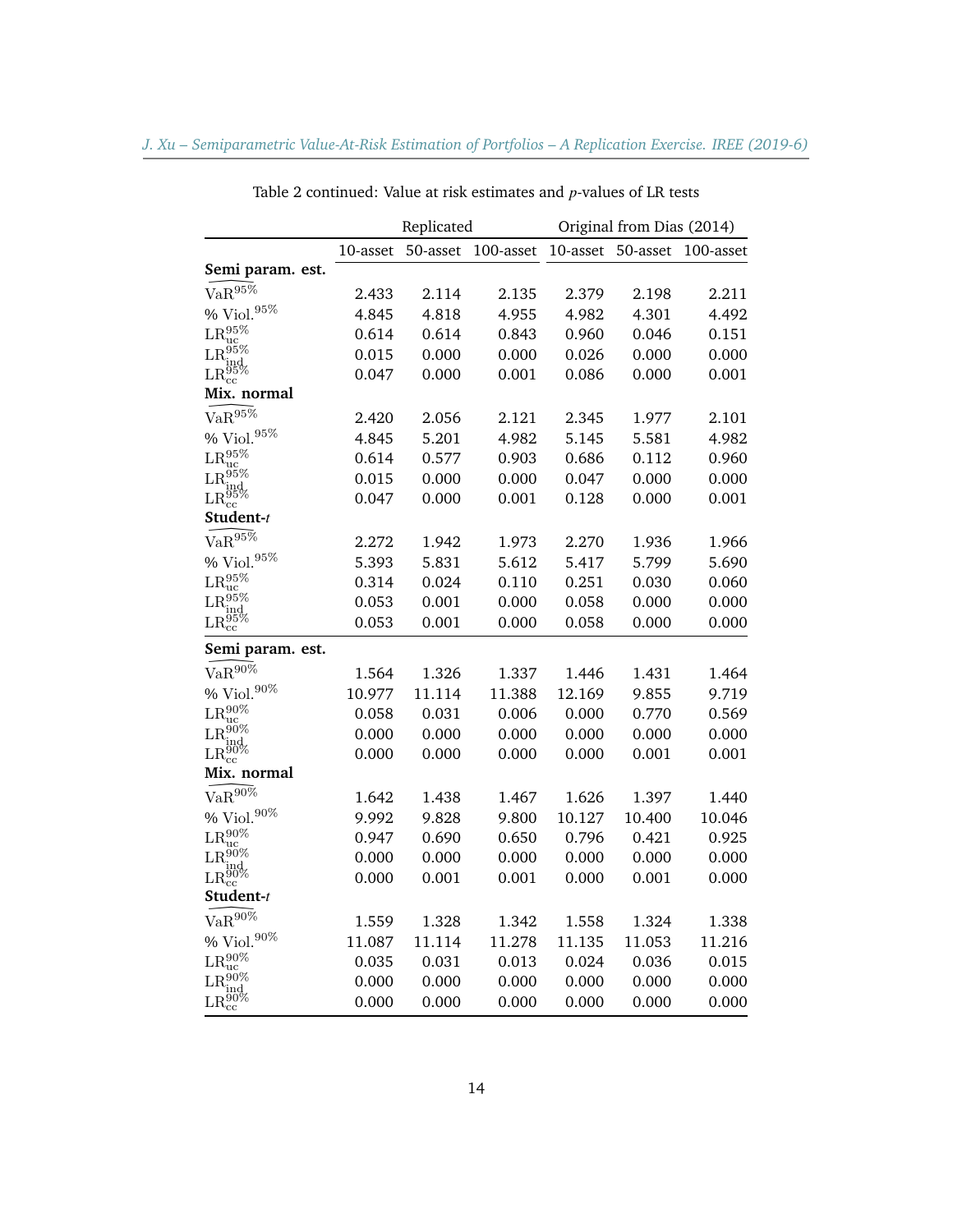## *5 Criticism and conclusion*

This paper reviews the estimation method to approximate multi-asset tail distribution provided by Dias (2014), namely semiparametric estimation. The paper attempts to rebuild the model following instructions in Dias (2014), and to generate comparable results by using the same sample as described in Dias (2014). The study reveals an instance of infeasibility in this model where the indicator function  $\mathbb{I}(\hat{L}_{i,t} \in \hat{A}_i(l))$  is estimated. Nevertheless, this can be readily sidestepped through a small transformation provided in the paper, without altering the core idea of the model. Due to lack of description on data filtering, the results in this replicated study slightly deviate from the ones in Dias (2014). Despite that, they are sufficiently close to confirm the superiority of semiparametric estimation over classical methods such as mixture normal and Student-*t* approximations in estimating tail distribution of portfolios. This is due to its uniqueness in combining the strengths of both EVT models and other multivariate models. As it only focuses on approximating the tail part of a distribution, and is comprehensive in terms of keeping the traits of individual portfolio components, the model performs very well.

The accuracy of the model is proven in both this paper and Dias (2014). However, the results should be taken with a pinch of salt. The ultimate goal of distribution estimation is to guide investors in portfolio selection. The performance of the estimation cannot be determined until the future performance of the corresponding portfolio is observed. In this sense, it is at best indicative of how well various models fit historical data when only in-sample estimation is performed. To attain a more convincing result, empirically estimated models should be compared also with regard to out-of-sample prediction.

The principal assumption underpinning the semiparametric estimation model is that the portfolio losses over the sample period of 14 years follow one single distribution and that the parameters remain the same. As for individual firms, intrinsic values such as γ, *<sup>a</sup>*, and *<sup>b</sup>* are highly likely to change over time, especially after company reforms. As a result, it is advisable to re-estimate those variables on a regular basis. As for portfolios, their losses probably follow a different distribution in economic boom years than in doom years. Within our sample period, stock performance between 2007 and 2009, during the time of the global financial crisis, is not representative. Therefore, we would recommend estimating the distribution on a more regular basis. This also applies to other estimation models.

In summary, Dias (2014) provides a fresh perspective on distribution estimation for large portfolio losses by innovatively developing the multivariate semiparametric estimation model. The model performs well in approximating historical data. There is, however, room for development, and it is left to be seen if the model is able to perform as well in forecasting.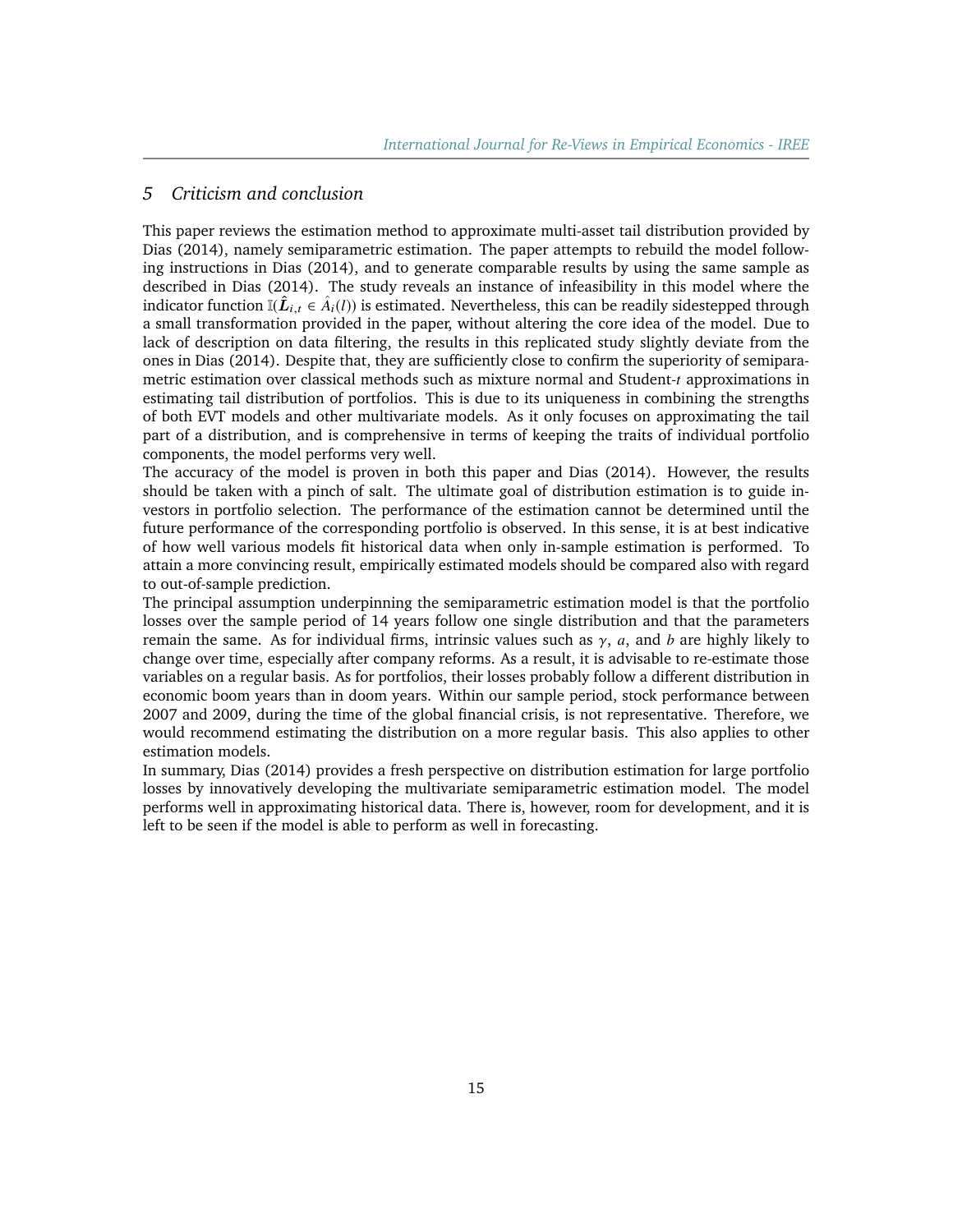#### *References*

**Artzner, Philippe, Freddy Delbaen, Jean-Marc Eber and David Heath (2001).** "Coherent Measures of Risk." *Mathematical Finance* 9(3): 203–228. DOI: [10.1111/1467-9965.00068](https://doi.org/10.1111/1467-9965.00068).

**Christoffersen, Peter F. (1998).** "Evaluating Interval Forecasts." *International Economic Review* 39(4): 841–862. DOI: [10.2307/2527341](https://doi.org/10.2307/2527341).

**De Haan, Laurens and Sidney I. Resnick (1993).** "Estimating the limit distribution of multivariate extremes." *Stochastic Models* 9(2): 275–309. DOI: [10.1080/15326349308807267](https://doi.org/10.1080/15326349308807267).

**De Haan, Laurens and Sidney I. Resnick (1977).** "Limit theory for multivariate sample extremes." *Zeitschrift für Wahrscheinlichkeitstheorie und verwandte Gebiete* 40(4): 317–337. DOI: [10.1007/BF00533086](https://doi.org/10.1007/BF00533086).

**Dekkers, Arnold L. M., John H. J. Einmahl and Laurens De Haan (1989).** "A Moment Estimator for the Index of an Extreme-Value Distribution." *The Annals of Statistics* 17(4): 1833–1855. DOI: [10.1214/aos/1176347397](https://projecteuclid.org/euclid.aos/1176347397).

**Dias, Alexandra. (2014).** "Semiparametric estimation of multi-asset portfolio tail risk." *Journal of Banking & Finance* 49: 398-408. DOI: [10.1016/j.jbankfin.2014.05.033](https://doi.org/10.1016/j.jbankfin.2014.05.033).

**Haas, Markus, Stefan Mittnik and Marc S. Paolella (2004).** "Mixed Normal Conditional Heteroskedasticity." *Journal of Financial Econometrics* 2(2): 211–250. DOI: [10.1093/jjfinec/](https://doi.org/10.1093/jjfinec/nbh009) [nbh009](https://doi.org/10.1093/jjfinec/nbh009).

**McNeil, Alexander J. and Rüdiger Frey (2000).** "Estimation of tail-related risk measures for heteroscedastic financial time series: an extreme value approach." *Journal of empirical finance* 7(3– 4): 271-300. DOI: [10.1016/S0927-5398\(00\)00012-8](https://doi.org/10.1016/S0927-5398(00)00012-8).

**Newcomb, Simon (1886).** "A Generalized Theory of the Combination of Observations so as to Obtain the Best Result." *American Journal of Mathematics* 8(4): 343–366. DOI: [10.2307/2369392](https://doi.org/10.2307/2369392).

**Øien, Beate (2011).** "*Revisiting Foreign Direct Investment and Collective Labor Rights: Replicating "the positive case" of economic globalization." (Master Thesis)* Trondheim: Norwegian Institute for Science and Technology. Handle: <http://hdl.handle.net/11250/268407>.

**Sullivan, Arthur and Steven M. Sheffrin (2011).** "*Economics: Principles in action.*" New Jersey: Pearson Prentice Hall.

**Zhang, Zhengjun and Kazuhiko Shinki (2007).** "Extreme co-movements and extreme impacts in high frequency data in finance." *Journal of Banking & Finance* 31(5): 1399–1415. DOI: [10.](https://doi.org/10.1016/j.jbankfin.2006.10.019) [1016/j.jbankfin.2006.10.019](https://doi.org/10.1016/j.jbankfin.2006.10.019).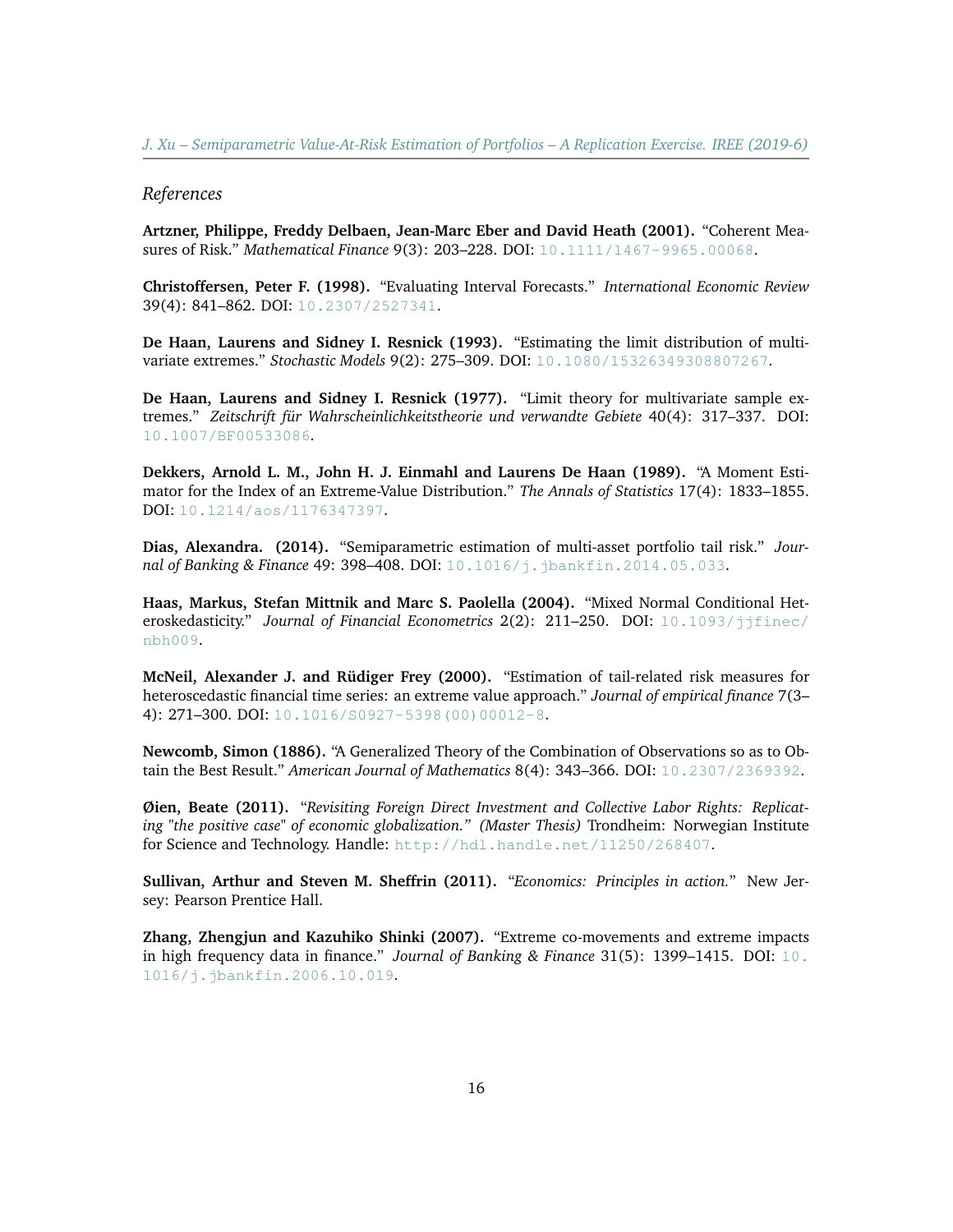# *Appendix: Descriptive statistics of asset (loss) returns*

Tables 3-5 present the descriptive statistics of asset loss returns from large cap, mid cap and small cap firms, respectively. All the firms listed are treated as components of the 100-asset portfolio. Those chosen to be included in the 10-asset portfolio and 50-asset portfolio are labeled in column "Portfolio". The left part of the tables is based on the data from this duplicated study and the right part is directly extracted from Dias (2014). Refer to Section 2.2 for detailed sample description.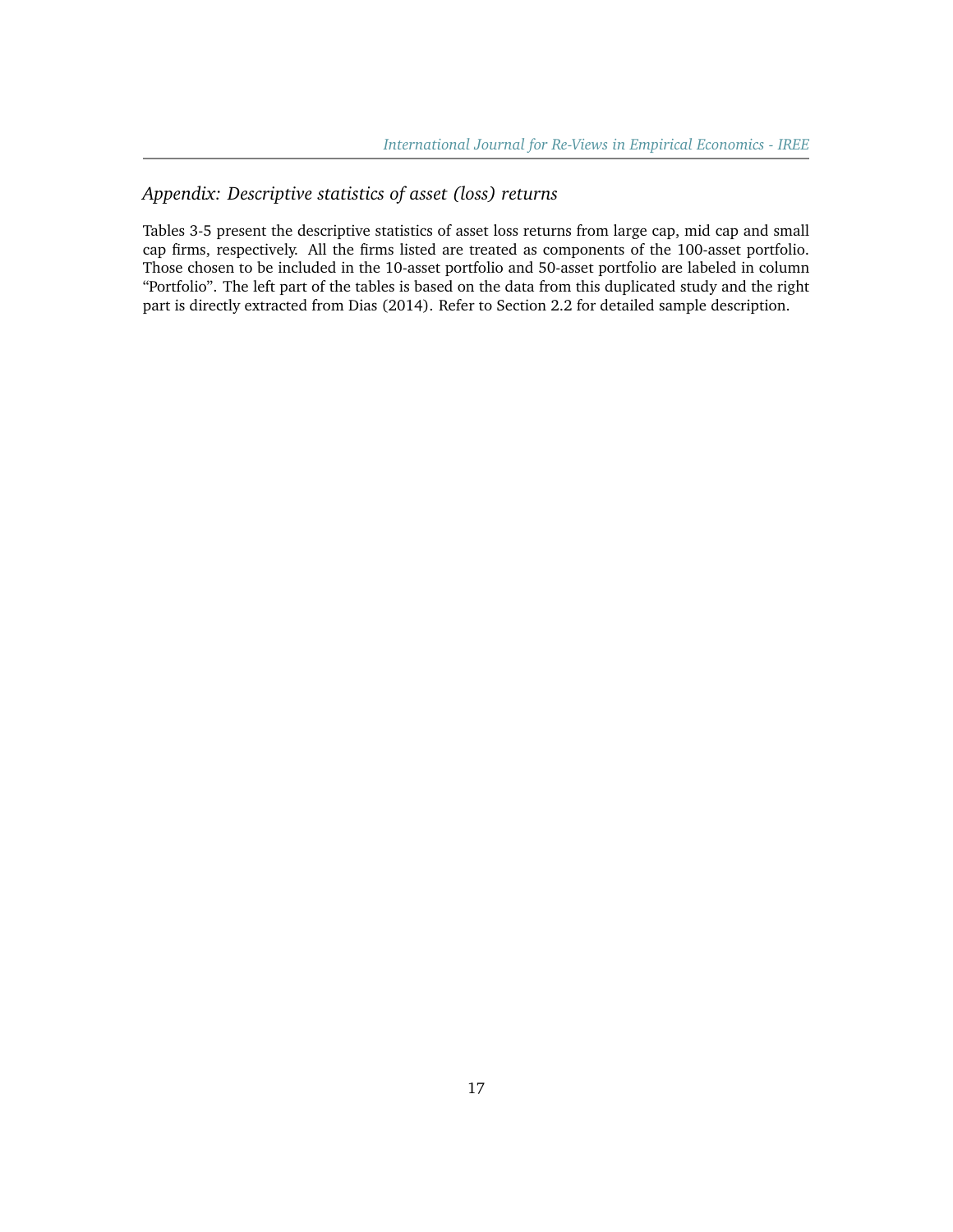|               |           |           |           | Replicated |          |        | Original from Dias (2014) |           |           |          |        |  |
|---------------|-----------|-----------|-----------|------------|----------|--------|---------------------------|-----------|-----------|----------|--------|--|
| Firma         | Portfolio | Mean      | Std. dev. | Skewness   | Kurtosis | Shape  | Mean                      | Std. dev. | Skewness  | Kurtosis | Shape  |  |
| <b>ABT</b>    |           | 0.0235    | 1.5337    | $-0.4244$  | 9.3727   | 0.2227 | 0.0227                    | 1.5437    | $-0.3569$ | 9.3655   | 0.2443 |  |
| <b>AXP</b>    | 50-asset  | 0.0171    | 2.4436    | $-0.0102$  | 8.8774   | 0.2432 | 0.0192                    | 2.4414    | $-0.0129$ | 8.8581   | 0.1827 |  |
| ADM           | 50-asset  | 0.0376    | 2.0822    | $-0.3255$  | 9.9945   | 0.3166 | 0.0364                    | 2.0844    | $-0.3138$ | 9.9251   | 0.3119 |  |
| BK            | 10-asset  | $-0.0053$ | 2.5894    | $-0.1020$  | 16.5778  | 0.2754 | $-0.0052$                 | 2.5959    | $-0.0930$ | 16.3652  | 0.2697 |  |
| BA            | 50-asset  | 0.0326    | 1.9806    | $-0.2574$  | 5.6649   | 0.1683 | 0.0333                    | 1.9815    | $-0.2573$ | 5.6232   | 0.0993 |  |
| <b>CNP</b>    |           | 0.0056    | 2.5060    | $-2.1810$  | 123.5542 | 0.4462 | 0.0034                    | 2.5007    | $-2.1758$ | 124.0428 | 0.4746 |  |
| CLX           | 50-asset  | 0.0167    | 1.5353    | $-0.3085$  | 10.9304  | 0.3490 | 0.0198                    | 1.5437    | $-0.2944$ | 10.6538  | 0.2952 |  |
| CSC           |           | $-0.0144$ | 2.4743    | $-2.5501$  | 53.7502  | 0.3209 | $-0.0047$                 | 2.4781    | $-2.5214$ | 53.1690  | 0.3578 |  |
| <b>CVS</b>    | 50-asset  | 0.0350    | 1.9911    | $-1.2400$  | 19.5697  | 0.3381 | 0.0361                    | 2.0050    | $-1.2025$ | 19.0172  | 0.3049 |  |
| <b>DUK</b>    |           | 0.0125    | 1.6536    | $-0.2221$  | 11.2879  | 0.2548 | 0.0127                    | 1.6528    | $-0.2182$ | 11.2702  | 0.2086 |  |
| <b>EMR</b>    | 50-asset  | 0.0245    | 1.8694    | $-0.0809$  | 6.9553   | 0.2353 | 0.0245                    | 1.8701    | $-0.0747$ | 6.9138   | 0.1693 |  |
| <b>FDO</b>    |           | 0.0378    | 2.2461    | 0.2481     | 7.3499   | 0.1821 | 0.0356                    | 2.2509    | 0.2322    | 7.2681   | 0.2442 |  |
| <b>FTR</b>    | 50-asset  | $-0.0305$ | 2.1890    | 0.0029     | 10.7994  | 0.2600 | $-0.0266$                 | 2.1875    | 0.0012    | 10.7645  | 0.2900 |  |
| GT            | 10-asset  | $-0.0045$ | 3.3071    | $-0.3560$  | 4.7396   | 0.2856 | $-0.0084$                 | 3.3057    | $-0.3493$ | 4.7085   | 0.2691 |  |
| HP            | 50-asset  | 0.0645    | 2.7446    | $-0.3810$  | 5.8945   | 0.1581 | 0.0609                    | 2.7504    | $-0.3638$ | 5.8388   | 0.2374 |  |
| <b>IPG</b>    |           | $-0.0323$ | 2.8322    | $-0.3286$  | 18.9865  | 0.3256 | $-0.0274$                 | 2.8322    | $-0.3301$ | 18.8821  | 0.3198 |  |
| IP+           |           | $-0.0039$ | 2.4304    | 0.0167     | 8.0799   | 0.2523 | 0.0482                    | 2.1650    | $-0.0074$ | 4.8295   | 0.3217 |  |
| JCI+          | 50-asset  | 0.0462    | 2.1638    | 0.0037     | 4.8323   | 0.1768 | $-0.0019$                 | 2.4318    | 0.0119    | 8.0199   | 0.1925 |  |
| KR            |           | 0.0202    | 1.7863    | $-0.4587$  | 6.4233   | 0.2541 | 0.0173                    | 1.8605    | $-1.2994$ | 19.8008  | 0.3186 |  |
| $_{\rm{LOW}}$ | 50-asset  | 0.0328    | 2.1870    | 0.3407     | 4.4850   | 0.1555 | 0.0359                    | 2.1865    | 0.3381    | 4.4605   | 0.1468 |  |
| <b>MCD</b>    |           | 0.0240    | 1.5507    | $-0.1966$  | 6.2088   | 0.1720 | 0.0208                    | 1.5504    | $-0.1949$ | 6.1721   | 0.2416 |  |
| <b>MUR</b>    | 50-asset  | 0.0453    | 2.2281    | $-0.2673$  | 6.8197   | 0.1314 | 0.0456                    | 2.2258    | $-0.2650$ | 6.8103   | 0.1745 |  |
| <b>JWN</b>    |           | 0.0423    | 2.6835    | 0.1579     | 6.6596   | 0.1538 | 0.0419                    | 2.6821    | 0.1587    | 6.6384   | 0.1715 |  |
| OMC           | 50-asset  | 0.0109    | 1.9197    | $-0.3596$  | 9.9608   | 0.2930 | 0.0137                    | 1.9246    | $-0.3443$ | 9.8132   | 0.3079 |  |
| POM           | 10-asset  | $-0.0050$ | 1.4977    | $-0.3603$  | 10.4442  | 0.2721 | $-0.0067$                 | 1.5004    | $-0.3624$ | 10.3311  | 0.2734 |  |
| PBI           | 50-asset  | $-0.0194$ | 1.9206    | $-1.9023$  | 35.9885  | 0.3487 | $-0.0191$                 | 1.9245    | $-1.8795$ | 35.4871  | 0.3480 |  |
| RHI           |           | 0.0295    | 2.5213    | 0.7568     | 10.4213  | 0.2118 | 0.0303                    | 2.5179    | 0.7535    | 10.4213  | 0.1908 |  |
| <b>SWN</b>    | 50-asset  | 0.1059    | 3.0300    | $-0.5270$  | 17.4886  | 0.2016 | 0.1034                    | 3.0349    | $-0.5165$ | 17.2872  | 0.2813 |  |
| TE            |           | $-0.0020$ | 1.8414    | $-1.0441$  | 25.7491  | 0.3435 | $-0.0034$                 | 1.8381    | $-1.0450$ | 25.8555  | 0.3468 |  |
| TMO           | 50-asset  | 0.0590    | 1.9364    | 0.3214     | 6.5285   | 0.1942 | 0.0578                    | 1.9369    | 0.3232    | 6.4942   | 0.2352 |  |
| <b>UTX</b>    |           | 0.0343    | 1.8170    | $-1.6140$  | 34.3436  | 0.1890 | 0.0372                    | 1.8215    | $-1.5880$ | 33.8222  | 0.1930 |  |
| <b>WBA</b>    | 50-asset  | 0.0185    | 1.7445    | $-0.0254$  | 7.1108   | 0.2790 | 0.0183                    | 1.7550    | $-0.0197$ | 6.9326   | 0.1778 |  |
| <b>WEC</b>    | 10-asset  | 0.0399    | 1.2003    | $-0.0416$  | 4.7243   | 0.1545 | 0.0387                    | 1.1986    | $-0.0403$ | 4.7297   | 0.2352 |  |
| <b>NBR</b>    | 50-asset  | 0.0026    | 2.9343    | $-0.3810$  | 4.0355   | 0.2309 | 0.0048                    | 2.9403    | $-0.3758$ | 3.9721   | 0.1571 |  |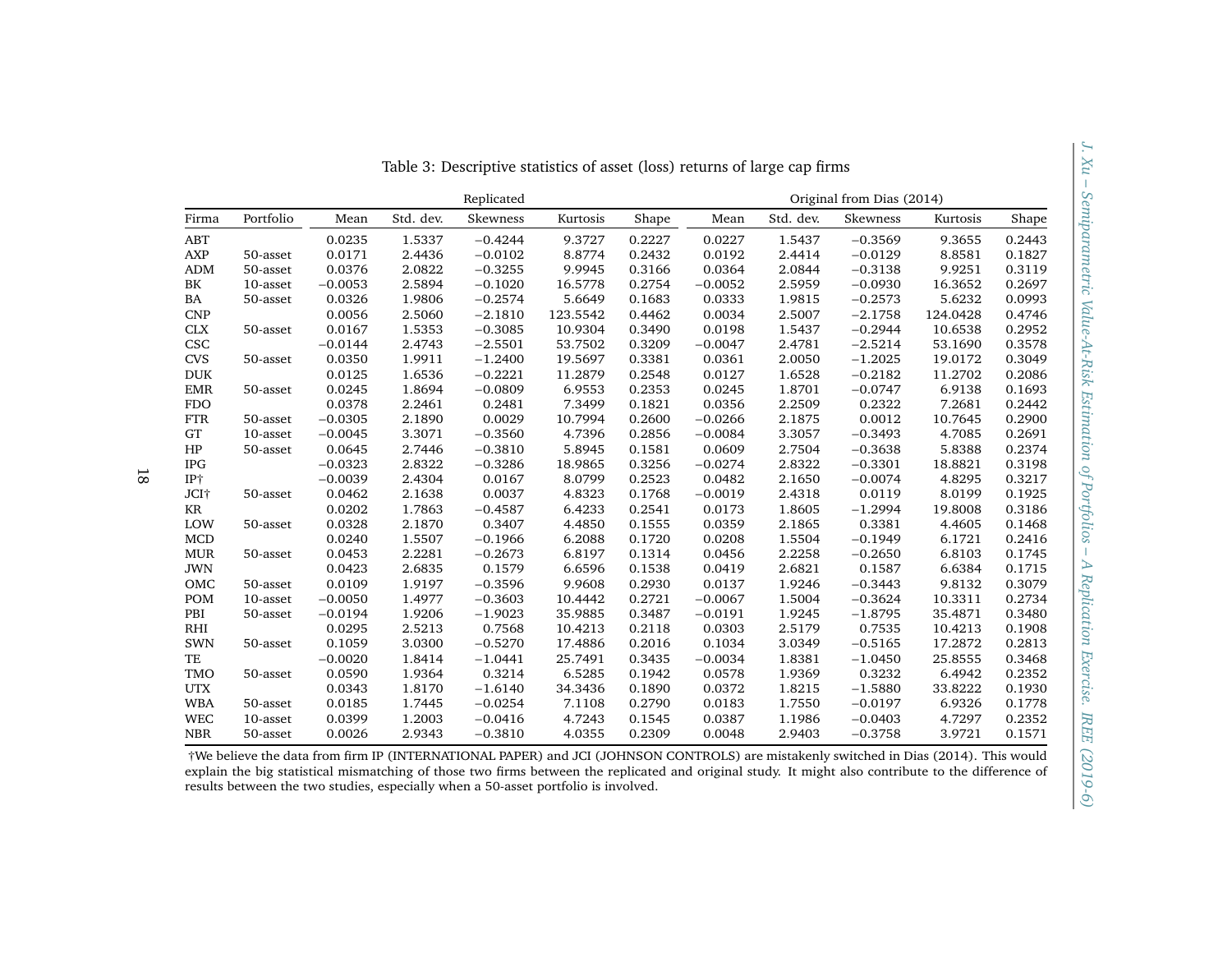|             |           |           |           | Replicated |          |        |           |           | Original from Dias (2014) |          |        |
|-------------|-----------|-----------|-----------|------------|----------|--------|-----------|-----------|---------------------------|----------|--------|
| Firma       | Portfolio | Mean      | Std. dev. | Skewness   | Kurtosis | Shape  | Mean      | Std. dev. | Skewness                  | Kurtosis | Shape  |
| <b>AMD</b>  |           | $-0.0361$ | 4.0313    | $-0.4186$  | 7.4068   | 0.2277 | $-0.0362$ | 4.0280    | $-0.4161$                 | 7.3926   | 0.2305 |
| <b>WTR</b>  | 50-asset  | 0.0359    | 1.6766    | 0.2157     | 5.7452   | 0.1063 | 0.0337    | 1.6804    | 0.2085                    | 5.6556   | 0.0958 |
| <b>ATW</b>  | 10-asset  | 0.0468    | 2.7880    | $-0.2494$  | 6.9537   | 0.2061 | 0.0472    | 2.7851    | $-0.2462$                 | 6.9482   | 0.2359 |
| <b>BOH</b>  | 50-asset  | 0.0315    | 1.9852    | $-0.7720$  | 16.7466  | 0.3259 | 0.0297    | 1.9856    | $-0.7735$                 | 16.6601  | 0.2547 |
| $BRE\star$  |           | 0.0247    | 2.1463    | 0.0169     | 16.2520  | 0.3815 | 0.0251    | 2.1435    | 0.0174                    | 16.2649  | 0.3670 |
| <b>CBT</b>  | 50-asset  | 0.0397    | 2.3889    | $-0.4038$  | 9.2036   | 0.2660 | 0.0410    | 2.3848    | $-0.4048$                 | 9.2235   | 0.3030 |
| <b>CYN</b>  |           | 0.0240    | 2.2005    | 0.1115     | 10.4264  | 0.2904 | 0.0214    | 2.2019    | 0.1140                    | 10.3376  | 0.2806 |
| <b>CBSH</b> | 50-asset  | 0.0264    | 1.6639    | 0.1327     | 11.8035  | 0.2478 | 0.0236    | 1.6649    | 0.1289                    | 11.7220  | 0.2503 |
| <b>CNW</b>  |           | 0.0039    | 2.5908    | $-0.2350$  | 6.0463   | 0.2911 | 0.0061    | 2.5978    | $-0.2120$                 | 6.0404   | 0.2856 |
| CR          | 50-asset  | 0.0334    | 2.1059    | $-0.3387$  | 8.5960   | 0.2958 | 0.0367    | 2.1086    | $-0.3319$                 | 8.5065   | 0.2958 |
| <b>UFS</b>  |           | $-0.0110$ | 2.9222    | $-0.1654$  | 9.9598   | 0.3129 | $-0.0111$ | 2.9189    | $-0.1485$                 | 9.8629   | 0.3033 |
| <b>ESL</b>  | 50-asset  | 0.0596    | 2.6566    | $-0.2831$  | 8.9103   | 0.2904 | 0.0581    | 2.6547    | $-0.2817$                 | 8.8841   | 0.2230 |
| <b>FHN</b>  | 10-asset  | $-0.0195$ | 2.9089    | $-1.0517$  | 29.5440  | 0.3548 | $-0.0223$ | 2.9039    | $-1.0492$                 | 29.5786  | 0.3475 |
| GGG         | 50-asset  | 0.0546    | 1.9462    | 0.0108     | 5.3723   | 0.2032 | 0.0560    | 1.9464    | 0.0123                    | 5.3409   | 0.0717 |
| HE          |           | 0.0162    | 1.2888    | $-0.3031$  | 6.1455   | 0.1444 | 0.0150    | 1.2879    | $-0.3005$                 | 6.1186   | 0.2488 |
| $HSH\star$  | 50-asset  | 0.0070    | 1.6532    | $-0.0875$  | 9.8952   | 0.3045 | 0.0051    | 1.6558    | $-0.0852$                 | 9.7576   | 0.3222 |
| <b>HUBB</b> |           | 0.0379    | 1.8206    | 0.1341     | 6.5452   | 0.1622 | 0.0374    | 1.8192    | 0.1353                    | 6.5296   | 0.1775 |
| <b>ITT</b>  | 50-asset  | 0.0563    | 1.8208    | 0.7003     | 11.9236  | 0.1638 | 0.0548    | 1.8188    | 0.7006                    | 11.9182  | 0.1605 |
| <b>LPX</b>  |           | 0.0075    | 3.5775    | $-0.4024$  | 7.9196   | 0.2653 | 0.0071    | 3.5747    | $-0.3982$                 | 7.8902   | 0.2473 |
| <b>MDP</b>  | 50-asset  | 0.0059    | 1.8828    | 0.0356     | 8.6251   | 0.2824 | 0.0080    | 1.8793    | 0.0333                    | 8.6521   | 0.2258 |
| <b>NYT</b>  |           | $-0.0309$ | 2.5209    | 0.1227     | 9.6237   | 0.2451 | $-0.0258$ | 2.5236    | 0.1344                    | 9.5628   | 0.2325 |
| OMI         | 50-asset  | 0.0497    | 1.9661    | $-0.4430$  | 9.8327   | 0.2658 | 0.0492    | 1.9668    | $-0.4405$                 | 9.7646   | 0.2880 |
| <b>PNM</b>  | 10-asset  | 0.0219    | 2.0472    | $-1.2679$  | 22.2234  | 0.3182 | 0.0208    | 2.0465    | $-1.2548$                 | 22.1534  | 0.4000 |
| <b>STR</b>  | 50-asset  | 0.0617    | 2.0690    | $-0.0673$  | 13.7760  | 0.3437 | 0.0579    | 2.0700    | $-0.0684$                 | 13.6832  | 0.3147 |
| <b>RPM</b>  |           | 0.0385    | 2.0492    | $-0.6451$  | 8.8384   | 0.2800 | 0.0351    | 2.0467    | $-0.6402$                 | 8.8315   | 0.2107 |
| SCI         | 50-asset  | 0.0263    | 3.0318    | 0.3748     | 11.5870  | 0.2968 | 0.0247    | 3.0312    | 0.3761                    | 11.5410  | 0.2411 |
| <b>SPW</b>  |           | 0.0247    | 2.6742    | $-1.3092$  | 13.0814  | 0.3852 | 0.0266    | 2.6701    | $-1.3070$                 | 13.1028  | 0.3514 |
| <b>TER</b>  | 50-asset  | $-0.0362$ | 3.4810    | $-0.0805$  | 4.6232   | 0.1058 | $-0.0278$ | 3.5010    | $-0.0523$                 | 4.5457   | 0.1505 |
| TR          |           | 0.0110    | 1.5615    | 0.3102     | 10.5322  | 0.0901 | 0.0123    | 1.5602    | 0.3096                    | 10.5072  | 0.1960 |
| UGI         | 50-asset  | 0.0494    | 1.4292    | 0.1563     | 6.2494   | 0.1917 | 0.0496    | 1.4289    | 0.1567                    | 6.2257   | 0.1412 |
| <b>VMI</b>  |           | 0.0610    | 2.6178    | 0.0920     | 6.8225   | 0.1643 | 0.0584    | 2.6408    | 0.1560                    | 7.1372   | 0.1887 |
| <b>WR</b>   | 50-asset  | 0.0176    | 1.6471    | $-1.1147$  | 20.8651  | 0.3000 | 0.0149    | 1.6495    | $-1.1005$                 | 20.6945  | 0.3048 |
| <b>TDS</b>  |           | $-0.0231$ | 2.1813    | $-0.3313$  | 10.1382  | 0.2416 | $-0.0248$ | 2.1820    | $-0.3304$                 | 10.0671  | 0.2214 |

Table 4: Descriptive statistics of asset (loss) returns of large cap firms

 $\star$  Firms currently delisted.